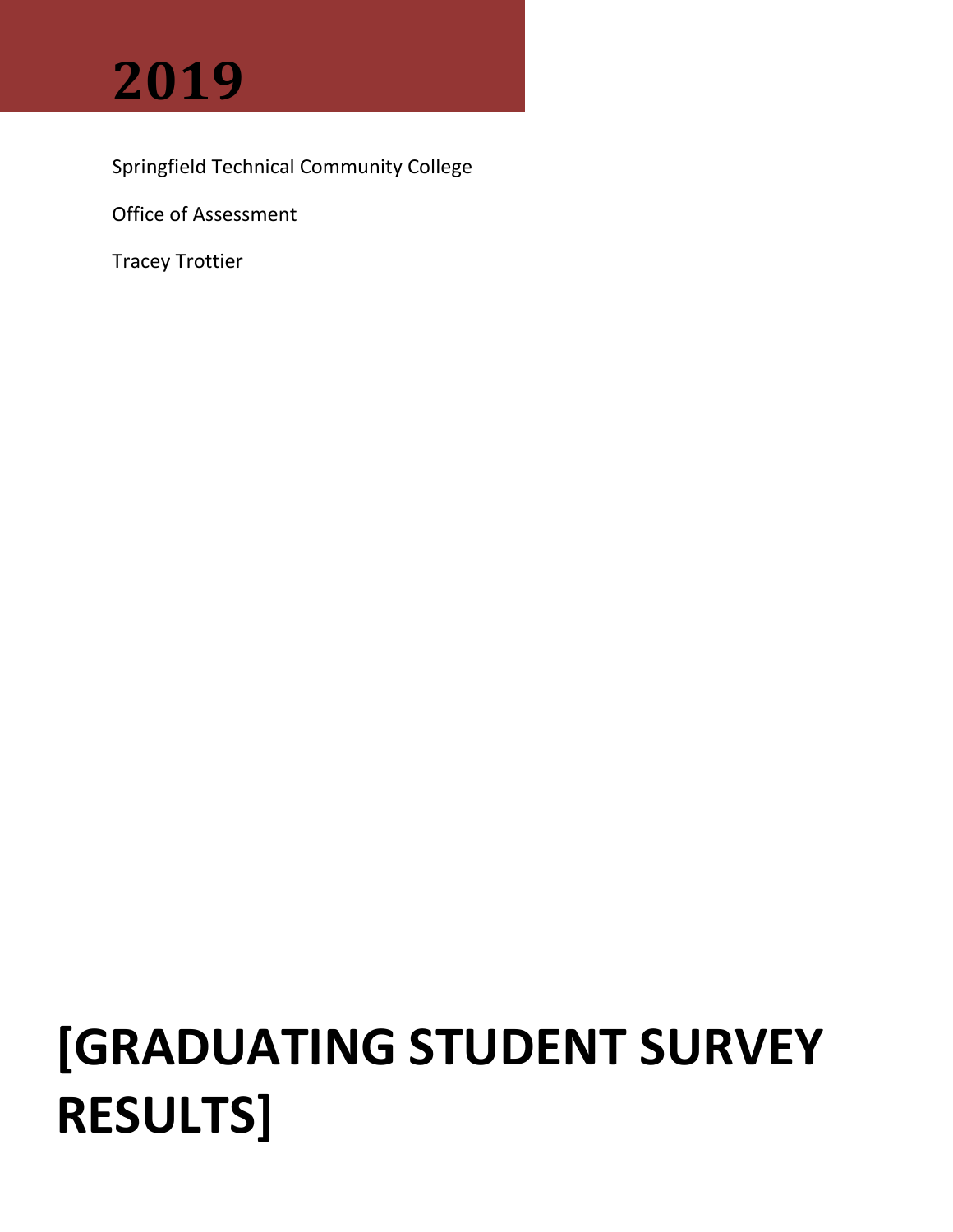# **Executive Summary**

#### **Survey Respondents and Response Rate: 519 graduating students took survey**

 Of the 553 students at Cap & Gown Pick‐Up, 519 participated in this survey for a 94% response rate. Of these respondents, 448 (90%) reported that they would be receiving an associate degree and 49 (10%) reported receiving a certificate. There were 969 students receiving degrees in FY2019.

#### Employment Plans: 54% of new graduates are seeking new employment and 12% have already secured new **positions**

 Graduates were asked about their current employment status, which includes military service. If graduates responded that they were either continuing employment or beginning new employment, they were asked about the relationship of their work to their STCC education as well as whether their work is or will be full‐ or part‐time. Of graduates responding to this question, about 67% report being currently employed. Notably, about 12% of students have secured new positions as they graduate, whether they were already employed or not. Nearly 54% of graduates are seeking new positions, whether they are currently employed or not. Many graduates are pursuing further education instead of or in addition to employment.

#### **Continuing Education Plans: 67% of new graduates expect to continue their education**

 Graduates were asked whether they will be continuing their education within the next year and whether they will do so in a full‐ or part‐time capacity. About 69% of graduates receiving associates degrees plan to continue their education within the year, with most planning to attend a 4‐year college or university. About 50% of certificate graduates plan to continue their education with the majority returning to STCC.

#### Perceived Educational Preparation: 97% of graduating students feel that STCC prepared them for continuing **education**

 We asked graduates several questions about their educational experience at STCC including their overall preparedness, how their education at STCC had improved their academic and personal skills, and the barriers and supports they experienced in their efforts to complete their credentials. In response to a question about how well their STCC education had prepared them for further education, only 7 students reported being either somewhat or very unprepared. Approximately 74% of all award recipients said they were very well prepared.

#### Perceived Educational Barriers: Family responsibilities and financial difficulties most frequent barriers to  **student success**

 We also asked graduates what barriers they faced as they worked to obtain their credential. More than 50% of associate degree students experienced either minor or major barriers to their education because of: financial difficulties and family responsibilities. For certificate recipients, 50% or more experienced either minor or major educational barriers due to: financial difficulties and not being academically prepared when they started.

#### **Perceived Educational Supports: Faculty and learning activities pave the way for success**

 Finally, we asked students what factors helped them succeed in completing their credentials. For students receiving their associate degree, more than 90% cited faculty and/or instructors (in‐class time), in‐class experience and activities, out‐of‐class homework and projects, and family inspiration, support, and encouragement as being a part of their completion success. For students receiving certificates, more than 90% cited faculty and/or instructors (in‐class time) and in‐class experience and activities as being part of their completion success.

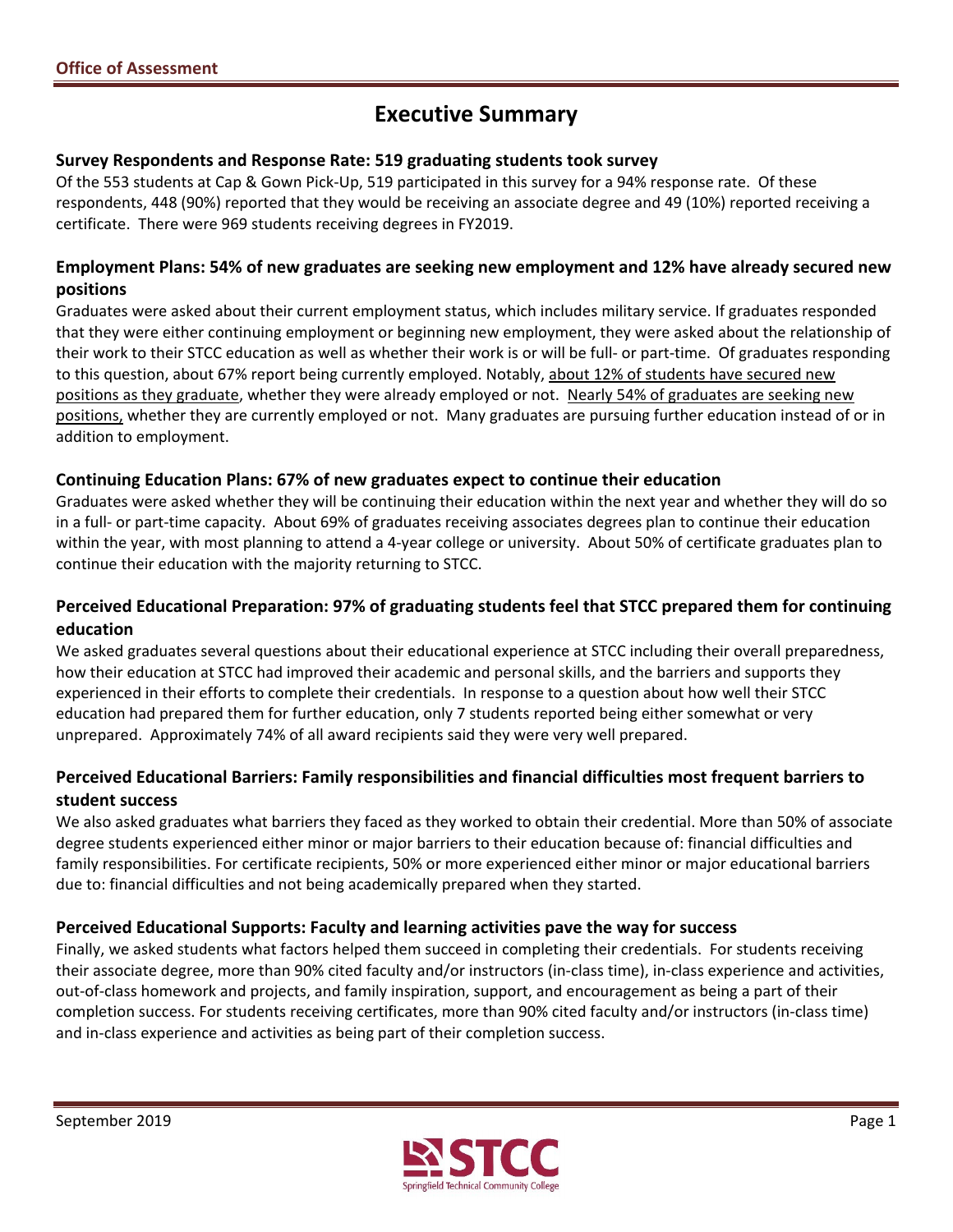# **STCC Graduating Student Survey Results: 2019**

 Since 2013 the Department of Institutional Effectiveness has conducted a graduating student survey at Cap & Gown Pick‐Up. All survey questions can be found in Appendix I. (Please note that not all totals equal 100% due to rounding.)

# **Survey Respondents and Response Rate: 519 graduating students took survey**

 Of the 553 students at Cap & Gown Pick‐Up, 519 participated in this survey for a 94% response rate. Of these respondents, 448 (90%) reported that they would be receiving an associate degree and 49 (10%) reported receiving a certificate. There were 969 students receiving degrees in FY2019.

 Of the respondents who answered the questions on race/ethnicity, 29% identified as Hispanic, 43% as white and 15% as black; 8% identified as other races or as multi‐racial. There were 34% of respondents who identified as male and 66% who identified as female. We also asked students how old they were when they started their STCC education: 27% were 19 years old or younger; 27% were 20‐24; 19% were 25‐29, and 26% reported being 30 or older when they began their program.

 Graduates were asked how long it took them to complete their credential and from which program they were receiving it. The majority of students graduating with an associate's degree graduated in 3 years or less. The majority of students graduating with a certificate graduated in 2 years or less. The list of programs represented by credential type can be found in Appendix II of this report.

| <b>Time to Completion</b>    |        | <b>Associates</b> | <b>Certificates</b> |      |  |
|------------------------------|--------|-------------------|---------------------|------|--|
|                              | %<br>N |                   | N                   | %    |  |
| Less than 1 year             | 0      | 0%                | 25                  | 51%  |  |
| 1 year to less than 2 years  | 43     | 10%               | 20                  | 41%  |  |
| 2 years to less than 3 years | 214    | 48%               | 3                   | 6%   |  |
| 3 years to less than 4 years | 118    | 26%               | $\mathbf{1}$        | 2%   |  |
| 4 years to less than 5 years | 40     | 9%                | 0                   | 0%   |  |
| 5 years to less than 6 years | 10     | 2%                | 0                   | 0%   |  |
| 6 or more years              | 23     | 5%                | 0                   | 0%   |  |
| Total                        | 448    | 100%              | 49                  | 100% |  |

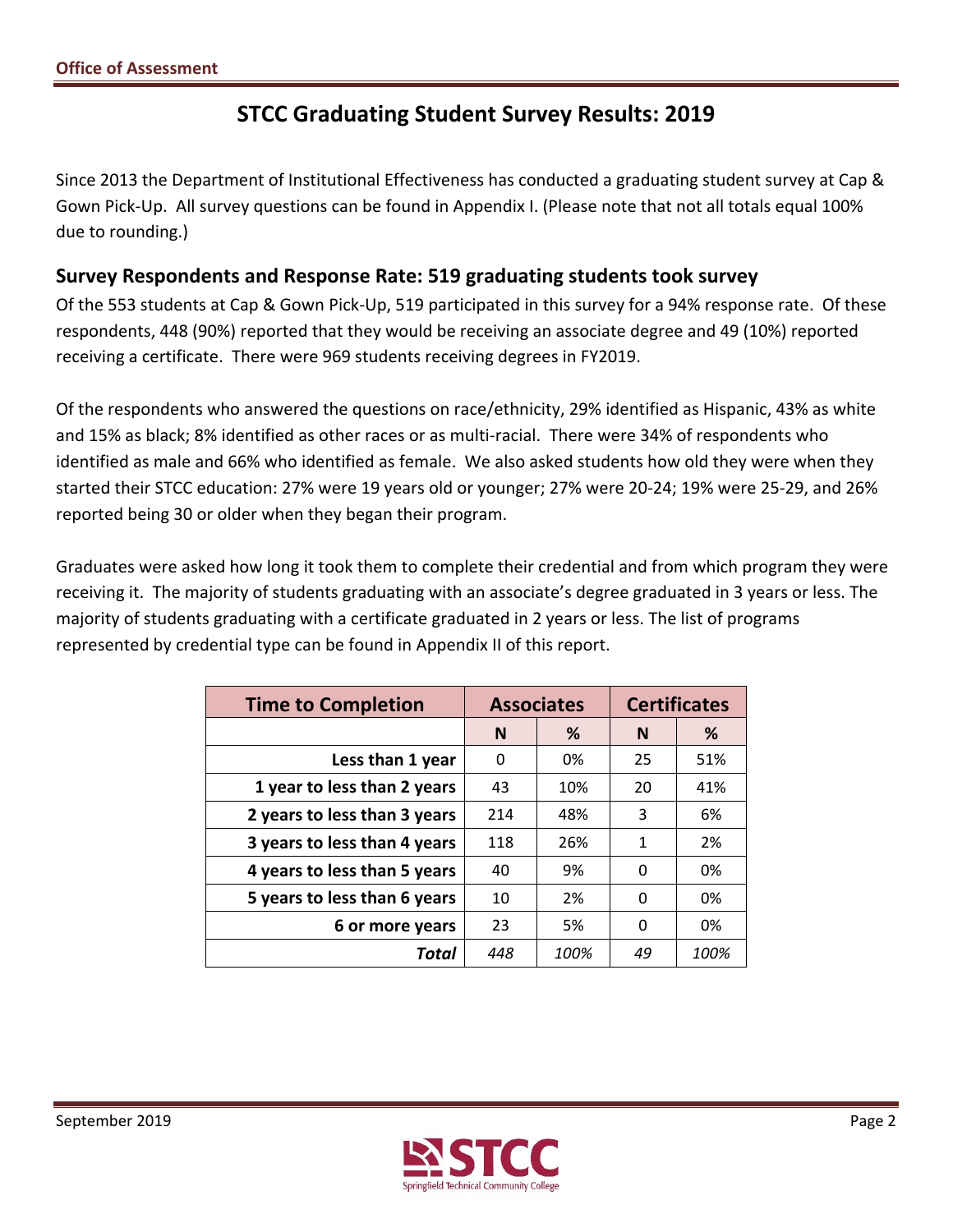# **Employment Plans: 54% of new graduates are seeking new employment and 12% have already secured new positions**

 Graduates were asked about their current employment status, which includes military service. If graduates responded that they were either continuing employment or beginning new employment, they were asked about the relationship of their work to their STCC education as well as whether their work is or will be full‐ or part‐time. Of graduates responding to this question, about 67% report being currently employed. Notably, about 12% of students have secured new positions as they graduate, whether they were already employed or not. Nearly 54% of graduates are seeking new positions, whether they are currently employed or not. Many graduates are pursuing further education instead of or in addition to employment.

 Hispanic students were more likely to be currently employed and not seeking a new position (Hispanic: 33%, white: 26%, black: 23%). Hispanic students were also more likely to not be currently employed, but seeking employment (Hispanic: 24%, white: 19%, black: 18%). Graduating students who identified as white were likely to be currently employed and seeking a new position (white: 33%, black: 32%, Hispanic: 28%). Students identifying as black were more likely to have secured a new position (black: 16%, white: 14%, Hispanic: 8%).

|                                                 | <b>Associates</b> | <b>Certificates</b> |
|-------------------------------------------------|-------------------|---------------------|
| <b>Work Status</b>                              | $(n = 444)$       | $(n = 48)$          |
| <b>Currently employed, SEEKING new position</b> | 33%               | 25%                 |
| Currently employed, NOT seeking new position    | 27%               | 25%                 |
| Not employed, SEEKING position                  | 20%               | 40%                 |
| Not employed, NOT seeking position              | 7%                | 4%                  |
| <b>Currently employed, SECURED new position</b> | 8%                | 6%                  |
| Not employed, SECURED position                  | 4%                | 0%                  |
| <b>Entering or continuing military service</b>  | 0%                | 0%                  |

 Graduating students who reported being currently employed or having secured a new position were asked about their full‐time versus part‐time status. Sixty (60) students had secured new positions as of Cap & Gown Pick‐Up.

| <b>Work Hours</b>     | <b>Associates</b>                                |                                             |                                                 | <b>Certificates</b>                        |
|-----------------------|--------------------------------------------------|---------------------------------------------|-------------------------------------------------|--------------------------------------------|
|                       | <b>Current</b><br><b>Position</b><br>$(n = 300)$ | <b>New</b><br><b>Position</b><br>$(n = 54)$ | <b>Current</b><br><b>Position</b><br>$(n = 27)$ | <b>New</b><br><b>Position</b><br>$(n = 3)$ |
| <b>Full Time Work</b> | 48%                                              | 83%                                         | 33%                                             | 100%                                       |
| <b>Part Time Work</b> | 52%                                              | 17%                                         | 67%                                             | 0%                                         |

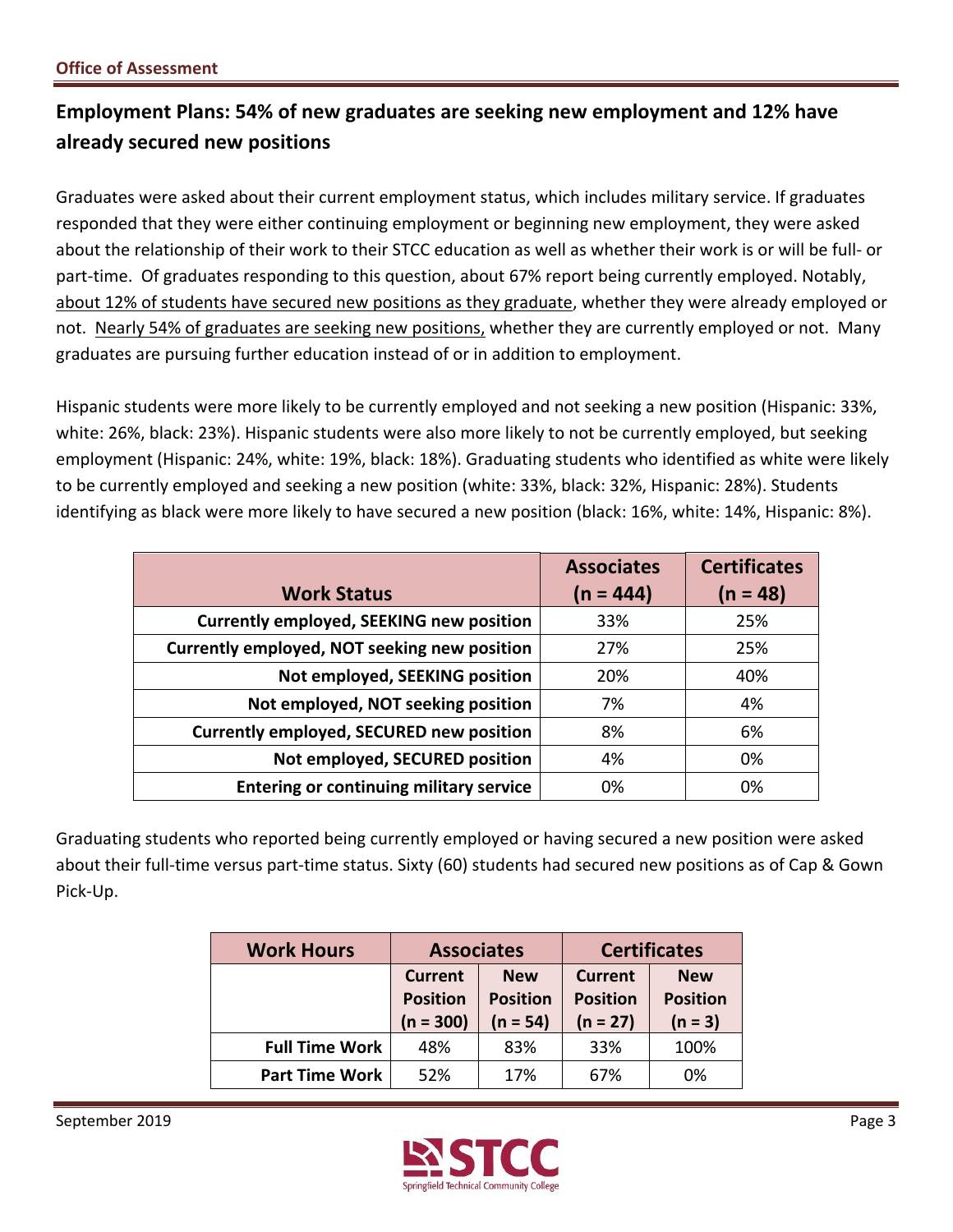Graduates were also asked whether their current and/or new employment was related to the academic work they completed at STCC.

| <b>Work to STCC Relationship</b>               | <b>Associates</b>                                           |            | <b>Certificates</b>        |                               |  |
|------------------------------------------------|-------------------------------------------------------------|------------|----------------------------|-------------------------------|--|
|                                                | <b>New</b><br>Current<br><b>Position</b><br><b>Position</b> |            | Current<br><b>Position</b> | <b>New</b><br><b>Position</b> |  |
|                                                | $(n = 299)$                                                 | $(n = 54)$ | $(n = 27)$                 |                               |  |
| <b>Work Directly Related to STCC Education</b> | 30%                                                         | 74%        | 59%                        | 100%                          |  |
| <b>Work Somewhat Related to STCC Education</b> | 23%                                                         | 17%        | 15%                        | 0%                            |  |
| <b>Not Related</b>                             | 46%                                                         | 9%         | 26%                        | 0%                            |  |

 Lastly, graduates were asked how prepared they felt for their current and/or new employment as a result of the academic work they completed at STCC.

| <b>Work Preparation</b>                                      |                                                  | <b>Certificates</b><br><b>Associates</b>    |                                                 |                                            |
|--------------------------------------------------------------|--------------------------------------------------|---------------------------------------------|-------------------------------------------------|--------------------------------------------|
|                                                              | <b>Current</b><br><b>Position</b><br>$(n = 300)$ | <b>New</b><br><b>Position</b><br>$(n = 54)$ | <b>Current</b><br><b>Position</b><br>$(n = 27)$ | <b>New</b><br><b>Position</b><br>$(n = 3)$ |
| Very well prepared                                           | 58%                                              | 78%                                         | 59%                                             |                                            |
| Somewhat prepared                                            | 23%                                              | 19%                                         | 30%                                             | 33%                                        |
| Somewhat unprepared                                          | 2%                                               | 0%                                          | 0%                                              | 0%                                         |
| Very unprepared                                              | 2%                                               | 0%                                          | 0%                                              | 0%                                         |
| STCC education played no role in<br>preparation for position | 15%                                              | 4%                                          | 11%                                             | 0%                                         |

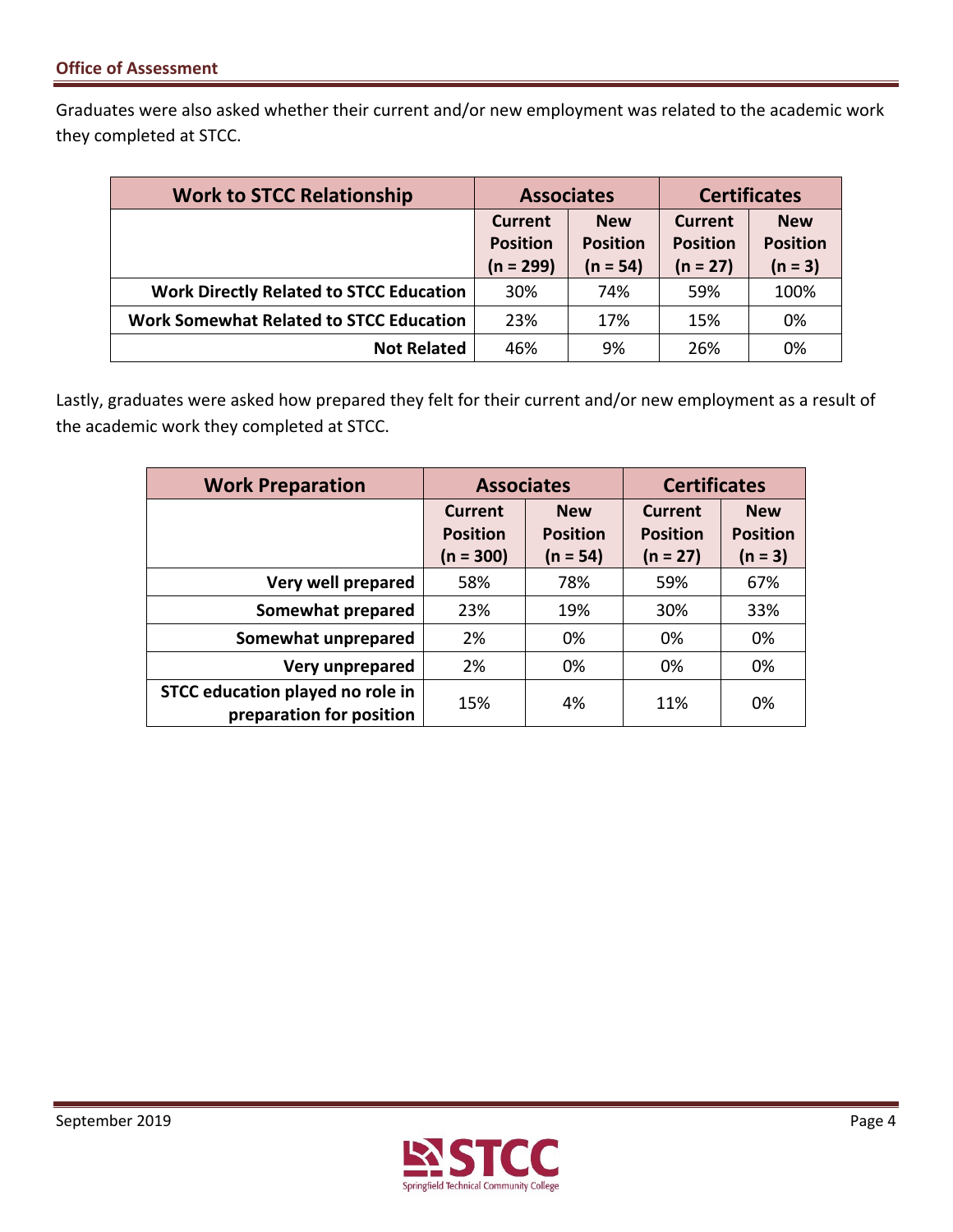## **Continuing Education Plans: 67% of new graduates expect to continue their education**

 Graduates were asked whether they will be continuing their education within the next year and whether they will do so in a full‐ or part‐time capacity. About 69% of graduates receiving associates degrees plan to continue their education within the year, with most planning to attend a 4‐year college or university. About 50% of certificate graduates plan to continue their education, with the majority returning to STCC.

|                                                       | <b>Associates</b> | <b>Certificates</b> |
|-------------------------------------------------------|-------------------|---------------------|
| <b>Education Status</b>                               | $(n = 444)$       | $(n = 48)$          |
| At a 4-year college/university                        | 55%               | 0%                  |
| In a new program at STCC                              | 7%                | 42%                 |
| At a different 2 year college                         | 6%                | 4%                  |
| At another non-degree educational program             | 1%                | 4%                  |
| I'm not beginning any additional education this year. | 31%               | 50%                 |

 More students identifying as black plan to attend a 4‐year college or university (black: 68%, Hispanic: 46%, white: 42%). White students were more likely to respond that they did not have immediate continuing education plans (white: 45%, Hispanic: 28%, black: 18%). Hispanic students were most likely to have plans to continue in another program at STCC (Hispanic: 15%, white: 8%, black: 5%).

 Of those students pursuing additional education, about 65% plan to attend full time. Students identifying as black or Hispanic plan to attend full‐time at a higher rate than those who identify as white (black: 68%, Hispanic: 67%, white: 59%).

| <b>Hours</b>               | <b>Associates</b><br>$(n = 303)$ | <b>Certificates</b><br>$(n = 24)$ |
|----------------------------|----------------------------------|-----------------------------------|
| <b>Full Time Schooling</b> | 66%                              | 50%                               |
| <b>Part Time Schooling</b> | 34%                              | 50%                               |

# **Perceived Educational Preparation: 97% of graduating students feel that STCC prepared them for continuing education**

 We asked graduates several questions about their educational experience at STCC including their overall preparedness, how their education at STCC had improved their academic and personal skills, and the barriers and supports they experienced in their efforts to complete their credentials.

 In response to a question about how well their STCC education had prepared them for further education, only 7 students reported being either somewhat or very unprepared. Approximately 74% of all award recipients

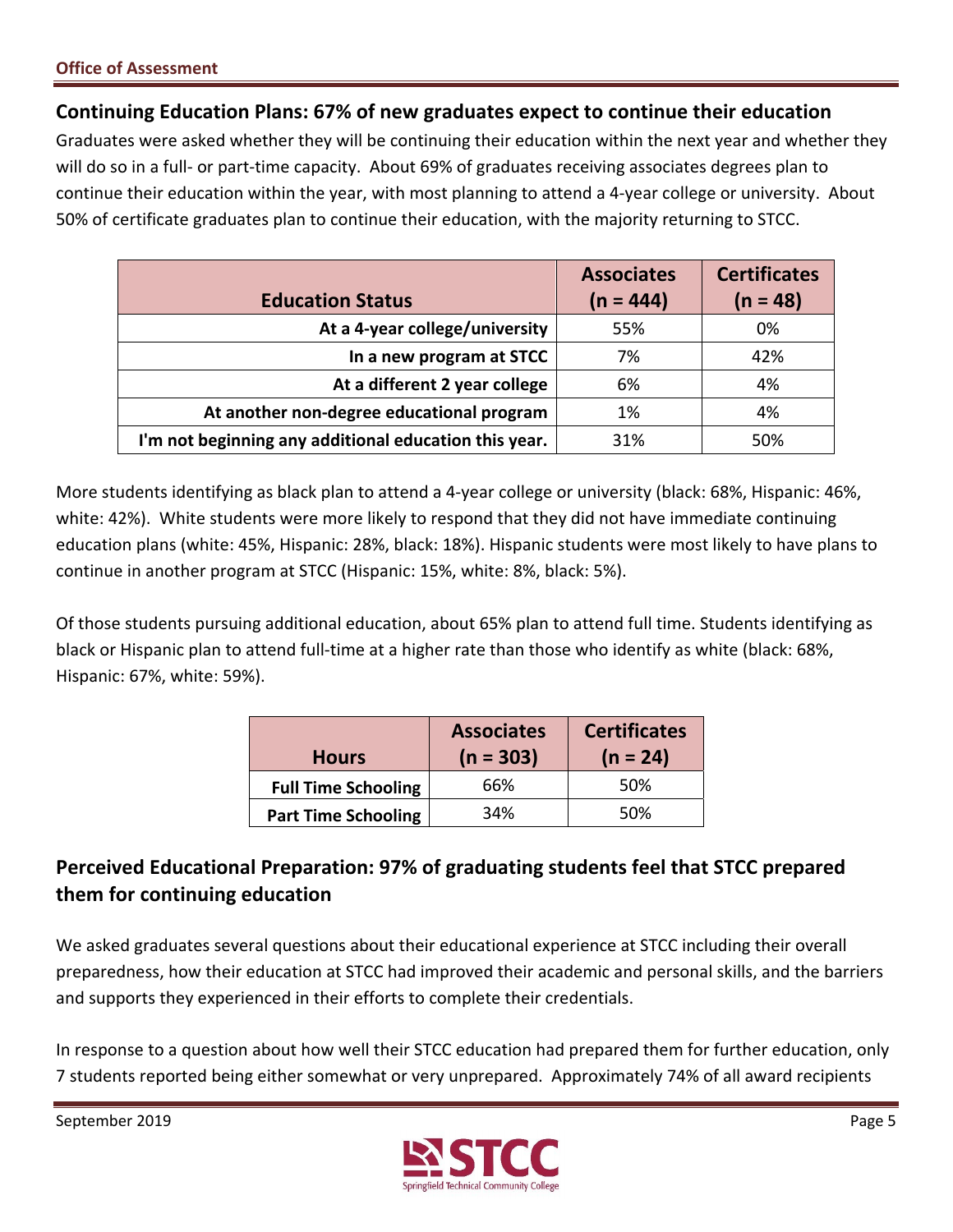said they were very well prepared. White students reported higher levels of being very well prepared to continue their education than black or Hispanic students (white: 77%, black: 75%, Hispanic: 73%).

|                                      | <b>Associates</b> | <b>Certificates</b> |
|--------------------------------------|-------------------|---------------------|
| <b>Educational Preparation</b>       | $(n = 301)$       | $(n = 24)$          |
| Very well prepared                   | 74%               | 63%                 |
| <b>Somewhat prepared</b>             | 23%               | 38%                 |
| Somewhat unprepared                  | 1%                | 0%                  |
| Very unprepared                      | 1%                | 0%                  |
| STCC education played no role in     | 1%                | 0%                  |
| preparation for continuing education |                   |                     |

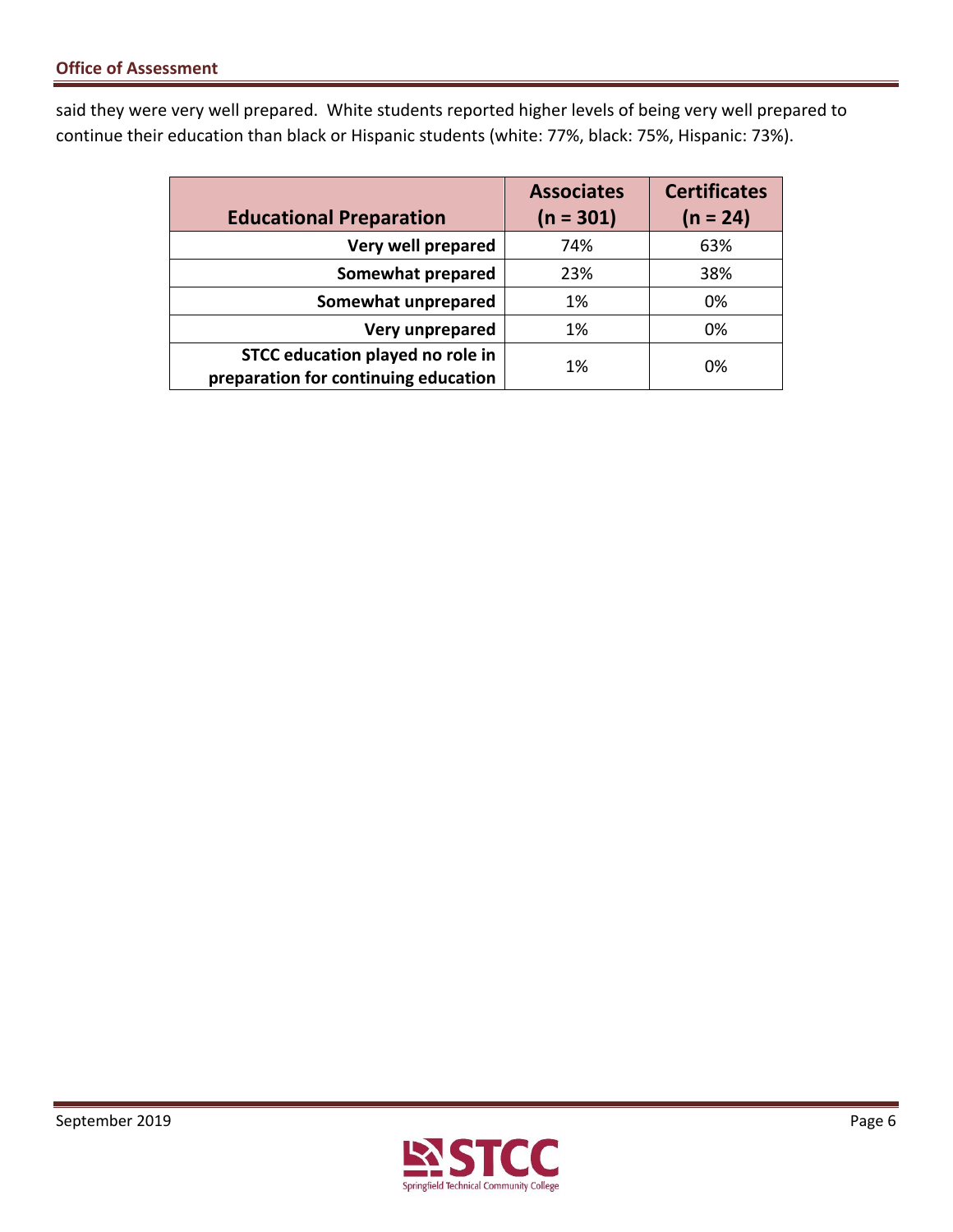To learn more specifically about the preparation of the graduates, we provided a list of educational and personal skills and asked students to rate how much their STCC experience had improved these abilities. Mean improvement responses were somewhat lower for certificate than associate degree holders as might be expected given that they have spent less time at STCC to complete their credential. All mean scores were between 3 (some improvement) and 4 (a lot of improvement). Of all the skills, graduates reported the largest gains in their abilities to think critically, to get along with many different kinds of people, to better serve their community or society in general, to research a problem and assess information to address it, to contribute to group discussions and work, and to consider a subject from multiple points of view. Students of color reported the greatest gains in each of these skills.

# **Associate Degree Recipients:**

| Rate how your experience at<br><b>STCC improved your ability to:</b>                            | <b>No</b><br>Improvement<br>(1) | A little<br>(2) | Some<br>(3) | A lot<br>(4) | <b>Tremendous</b><br>(5) | <b>Mean</b> |
|-------------------------------------------------------------------------------------------------|---------------------------------|-----------------|-------------|--------------|--------------------------|-------------|
| Think critically                                                                                | 3%                              | 4%              | 19%         | 43%          | 30%                      | 3.93        |
| Get along with many different kinds<br>of people                                                | 4%                              | 7%              | 19%         | 38%          | 32%                      | 3.87        |
| Research a problem and assess<br>information to address it                                      | 3%                              | 6%              | 21%         | 46%          | 25%                      | 3.84        |
| Consider a subject from multiple<br>points of view                                              | 3%                              | 6%              | 22%         | 42%          | 27%                      | 3.83        |
| Better serve my community or<br>society in general                                              | 4%                              | 7%              | 22%         | 38%          | 30%                      | 3.83        |
| Make and justify decisions                                                                      | 4%                              | 6%              | 19%         | 48%          | 23%                      | 3.81        |
| Use evidence to support/oppose a<br>point of view                                               | 4%                              | 6%              | 21%         | 45%          | 24%                      | 3.78        |
| Contribute to group discussions and<br>work                                                     | 4%                              | 6%              | 24%         | 42%          | 25%                      | 3.78        |
| Use computers and common<br>software, mobile devices or<br>internet or cloud-based applications | 5%                              | 7%              | 22%         | 39%          | 27%                      | 3.77        |
| Give oral presentations                                                                         | 5%                              | 8%              | 24%         | 42%          | 21%                      | 3.66        |
| <b>Examine assumptions</b>                                                                      | 4%                              | 8%              | 27%         | 43%          | 18%                      | 3.65        |
| Persuade others of your view                                                                    | 6%                              | 7%              | 29%         | 39%          | 18%                      | 3.57        |
| Use math to address day-to-day<br>issues or problems                                            | 7%                              | 10%             | 29%         | 34%          | 20%                      | 3.49        |
| Write clearly                                                                                   | 9%                              | 11%             | 27%         | 37%          | 16%                      | 3.39        |

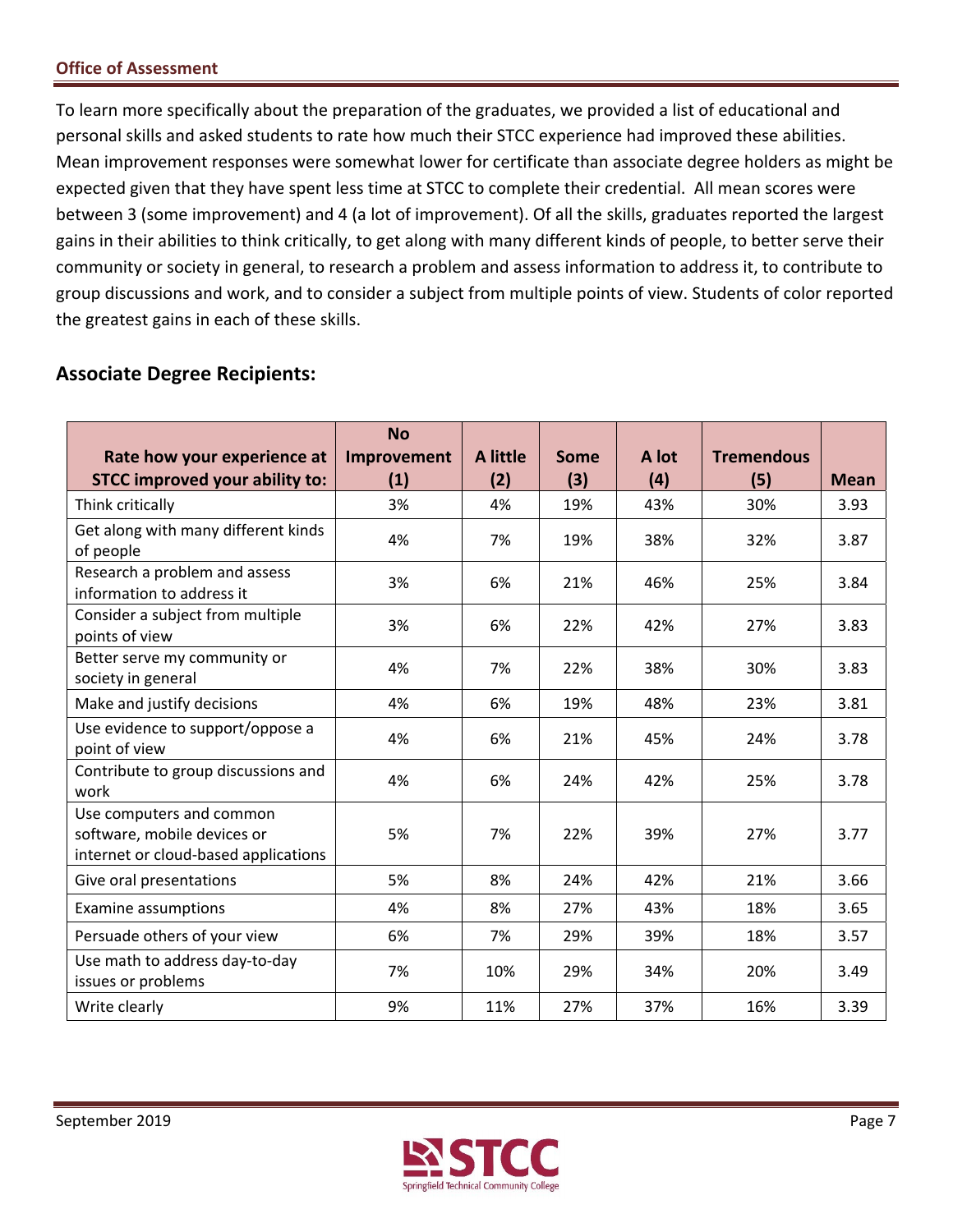## **Certificate Recipients:**

| Rate how your experience at<br><b>STCC improved your ability to:</b>                            | <b>No</b><br>Improvement<br>(1) | A little<br>(2) | <b>Some</b><br>(3) | A lot<br>(4) | <b>Tremendous</b><br>(5) | <b>Mean</b> |
|-------------------------------------------------------------------------------------------------|---------------------------------|-----------------|--------------------|--------------|--------------------------|-------------|
| Get along with many different kinds<br>of people                                                | 8%                              | 8%              | 15%                | 29%          | 40%                      | 3.83        |
| Think critically                                                                                | 9%                              | 2%              | 19%                | 40%          | 30%                      | 3.81        |
| Contribute to group discussions and<br>work                                                     | 8%                              | 13%             | 10%                | 33%          | 35%                      | 3.75        |
| Consider a subject from multiple<br>points of view                                              | 8%                              | 10%             | 17%                | 29%          | 35%                      | 3.73        |
| Better serve my community or<br>society in general                                              | 13%                             | 8%              | 15%                | 29%          | 35%                      | 3.67        |
| Make and justify decisions                                                                      | 8%                              | 8%              | 19%                | 40%          | 25%                      | 3.65        |
| Research a problem and assess<br>information to address it                                      | 10%                             | 10%             | 19%                | 29%          | 31%                      | 3.60        |
| Use computers and common<br>software, mobile devices or internet<br>or cloud-based applications | 15%                             | 6%              | 19%                | 25%          | 35%                      | 3.60        |
| Use evidence to support/oppose a<br>point of view                                               | 13%                             | 13%             | 23%                | 29%          | 23%                      | 3.37        |
| Give oral presentations                                                                         | 17%                             | 9%              | 19%                | 32%          | 23%                      | 3.36        |
| <b>Examine assumptions</b>                                                                      | 13%                             | 10%             | 27%                | 29%          | 21%                      | 3.35        |
| Persuade others of your view                                                                    | 20%                             | 11%             | 22%                | 30%          | 17%                      | 3.15        |
| Use math to address day-to-day<br>issues or problems                                            | 15%                             | 23%             | 19%                | 21%          | 23%                      | 3.15        |
| Write clearly                                                                                   | 25%                             | 6%              | 25%                | 27%          | 17%                      | 3.04        |

# **Perceived Educational Barriers: Family responsibilities and financial difficulties most frequent barriers to student success**

 We also asked graduates about the barriers they faced as they worked to obtain their credential. More than 50% of associate degree students experienced either minor or major barriers to their education because of: financial difficulties and family responsibilities. For certificate recipients, 50% or more experienced either minor or major educational barriers due to: financial difficulties and not being academically prepared when they started.

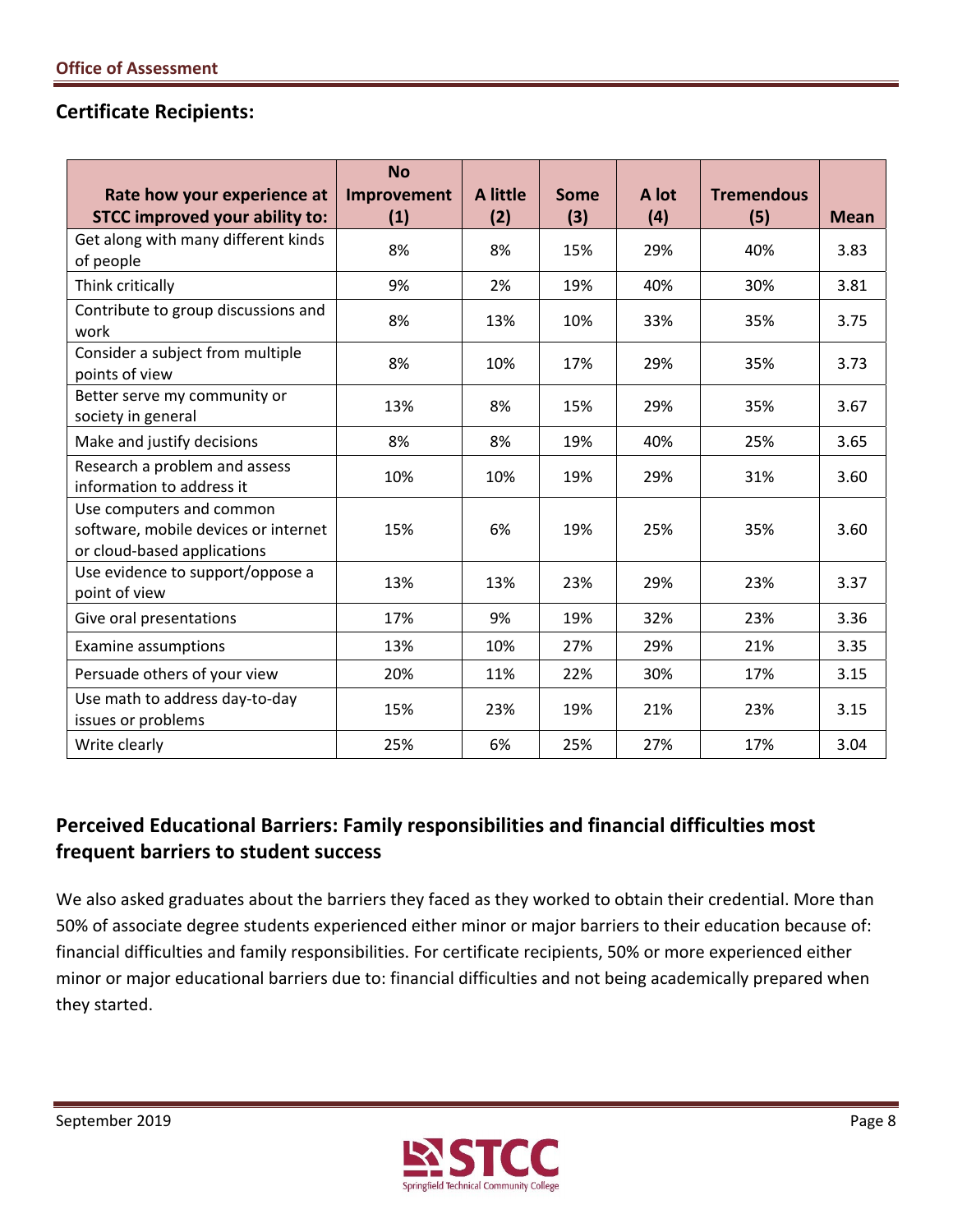Students identifying as black reported financial difficulties (black: 27%, Hispanic: 20%, white: 14%), job demands (black: 17%, Hispanic: 12%, white: 8%) as significant barriers more often than students identifying as white or Hispanic. Students of color reported family responsibilities (black 24%, Hispanic: 24%, white 15%), housing issues (black: 12%, Hispanic: 11%, white: 4%), taking a while to find the program they wanted to complete (black: 14%, Hispanic: 14%, white: 5%), and not being academically prepared when they started (Hispanic: 13%, black: 10%, white: 4%) as major barriers more often than students identifying as white. Students identifying as Hispanic also reported not being in school in a long time (Hispanic: 20%, black: 14%, white 9%), personal and/or health challenges (Hispanic: 19%, black: 13%, white: 9%) and unclear academic or career goals (Hispanic: 17%, black: 12%, white 7%) as a significant barriers more often than students identifying as white or black.

#### **Which barriers did you have to overcome to complete your STCC education? Not a I had not been in school for a long time** 56% 30% 14% 1.58  **My academic or career goals were unclear** 55% 33% 12% 1.57 **Personal and/or health challenges** | 59% | 28% | 12% | 1.53 **l** was not academically prepared when I started  $\vert$  59%  $\vert$  33%  $\vert$  8%  $\vert$  1.49  **It took me a while to find the program I wanted to complete** 63% 27% 9% 1.46  **My course load was too heavy** 60% 34% 6% 1.45  **After selecting my program, I had trouble finding the best path for completing it**  $\begin{bmatrix} 66\% \\ 66\% \end{bmatrix}$  28% 6% 1.40  **Expectations of me were too low** 67% 28% 5% 1.38 19% | 7% **i** had difficulty completing courses for my program  $\vert$  72%  $\vert$  24%  $\vert$  3%  $\vert$  1.31  **It was difficult to get into the classes I needed** 76% 20% 4% 1.29  **I didn't have a good place to study or complete my work** 75% 21% 4% 1.29 **Not enough access to advisors** | 78% | 18% | 4% | 1.26  **Not enough access to tutors or other academic support | 79% | 18% | 3% | 1.24 barrier (1) Minor barrier (2) Major barrier (3) Mean Financial difficulties** | 45% | 38% | 17% | 1.73 **Family responsibilities** | 46% | 35% | 19% | 1.73 **Job demands** | 56% | 33% | 11% | 1.55 **Housing issues** 74% 19% 7% 1.33

## **Associate Degree Recipients:**

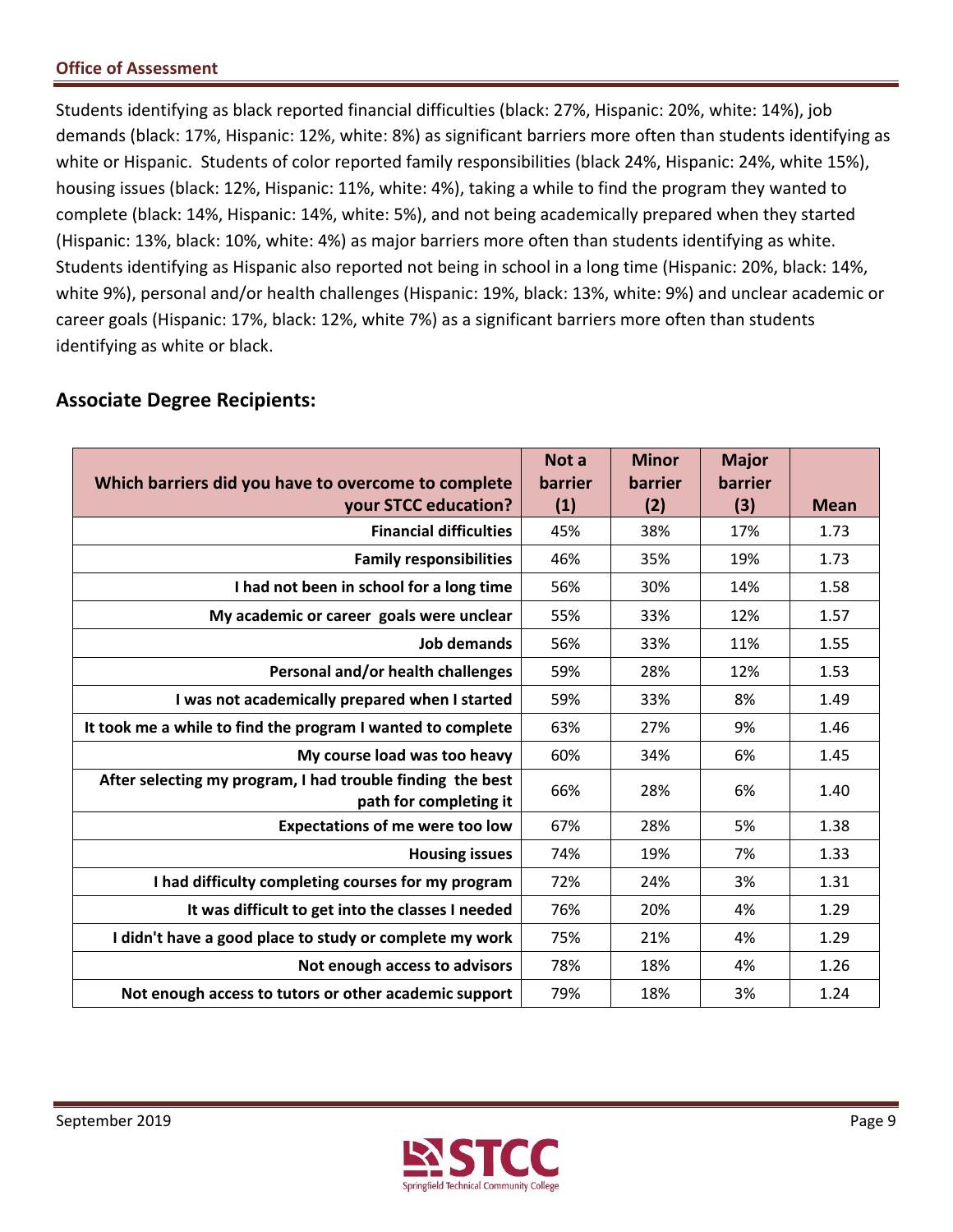### **Certificate Recipients:**

|                                                                                      | Not a   | <b>Minor</b> | <b>Major</b> |             |
|--------------------------------------------------------------------------------------|---------|--------------|--------------|-------------|
| Which barriers did you have to overcome to complete                                  | barrier | barrier      | barrier      |             |
| your STCC education?                                                                 | (1)     | (2)          | (3)          | <b>Mean</b> |
| <b>Financial difficulties</b>                                                        | 36%     | 36%          | 28%          | 1.91        |
| I was not academically prepared when I started                                       | 49%     | 43%          | 9%           | 1.60        |
| Personal and/or health challenges                                                    | 55%     | 32%          | 13%          | 1.57        |
| I had not been in school for a long time                                             | 59%     | 28%          | 13%          | 1.54        |
| My course load was too heavy                                                         | 55%     | 38%          | 6%           | 1.51        |
| <b>Family responsibilities</b>                                                       | 64%     | 23%          | 13%          | 1.49        |
| <b>Expectations of me were too low</b>                                               | 63%     | 28%          | 9%           | 1.46        |
| <b>Job demands</b>                                                                   | 64%     | 28%          | 9%           | 1.45        |
| It took me a while to find the program I wanted to complete                          | 68%     | 21%          | 11%          | 1.43        |
| My academic or career goals were unclear                                             | 68%     | 26%          | 6%           | 1.38        |
| <b>Housing issues</b>                                                                | 74%     | 15%          | 11%          | 1.36        |
| I had difficulty completing courses for my program                                   | 72%     | 21%          | 6%           | 1.34        |
| It was difficult to get into the classes I needed                                    | 77%     | 19%          | 4%           | 1.28        |
| Not enough access to tutors or other academic support                                | 80%     | 11%          | 9%           | 1.28        |
| After selecting my program, I had trouble finding the best<br>path for completing it | 78%     | 17%          | 4%           | 1.26        |
| I didn't have a good place to study or complete my work                              | 79%     | 17%          | 4%           | 1.26        |
| Not enough access to advisors                                                        | 79%     | 17%          | 4%           | 1.26        |

## **Perceived Educational Supports: Faculty and learning activities pave the way for success**

 Finally, we asked students about the factors that helped them succeed in completing their credentials. For students receiving their associate degree, more than 90% cited faculty and/or instructors (in‐class time), in‐ class experience and activities, out‐of‐class homework and projects, and family inspiration, support, and encouragement as being a part of their completion success. For students receiving certificates, more than 90% cited faculty and/or instructors (in‐class time) and in‐class experience and activities as being part of their completion success.

 Students of color reported family inspiration, support, and encouragement (Hispanic: 67%, black: 66%, white: 61%) and being a role model for others (Hispanic: 63%, black: 61%, white: 56%) as critical to their success more frequently than students identifying as white. Students identifying as black identified out‐of‐class

September 2019 Page 10

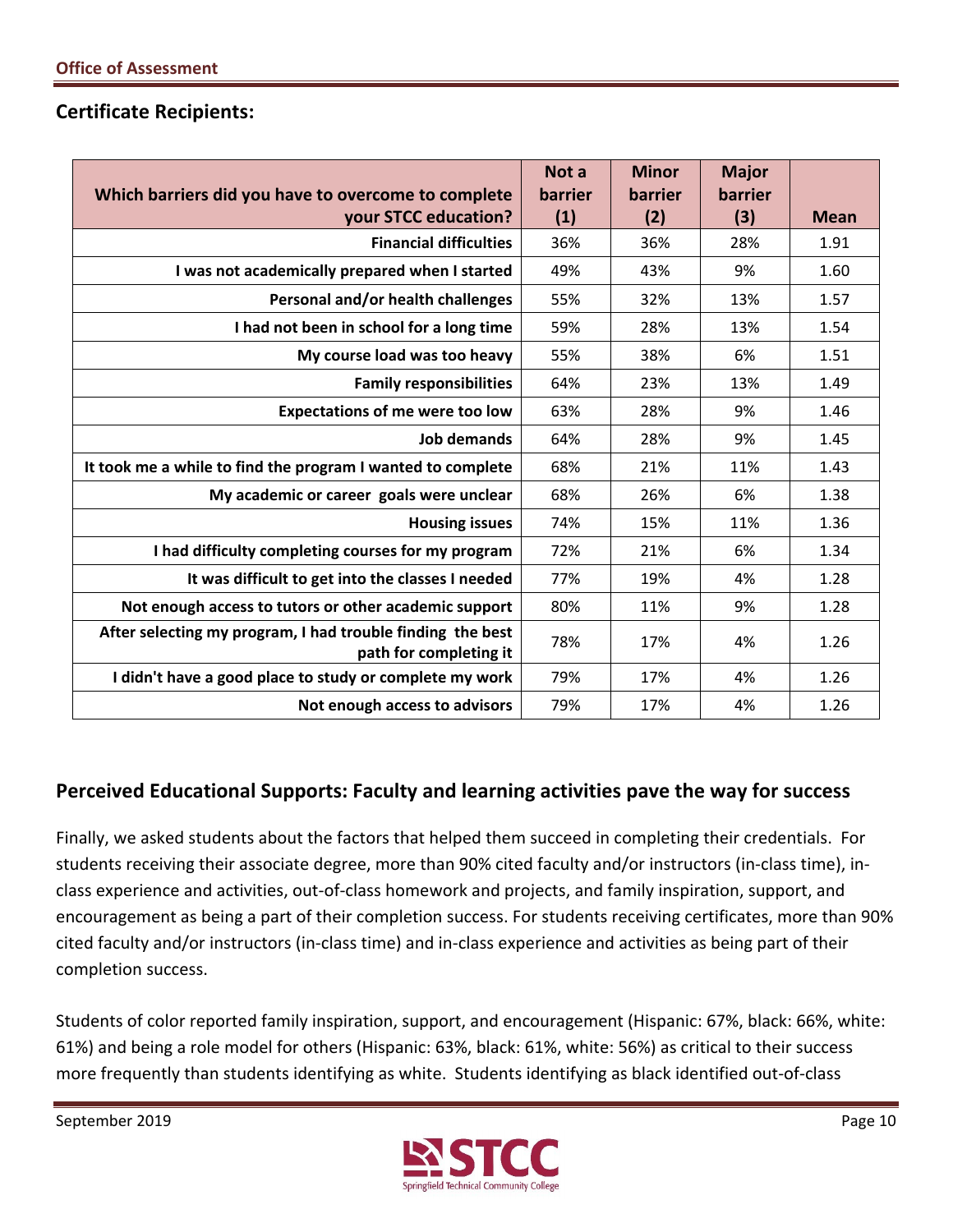homework and projects (black: 53%, white: 48%, Hispanic: 44%), college staff who are not faculty or advisors (black: 45%, Hispanic: 37%, white: 37%), and academic advisors (black: 56%, Hispanic: 52%, white: 48%) as major success factors more frequently than students identifying as Hispanic or white. Students identifying as Hispanic identified out‐of‐ other non‐family inspiration, support or encouragement (Hispanic: 58%, black: 53%, white: 48%) and campus activity groups and clubs (Hispanic: 37%, black: 31%, white: 29%) as more important for their success than students identifying as black or white.

# **Associate Degree Recipients:**

| What factors helped you succeed in completing your<br><b>STCC education?</b>    | Not a<br>factor<br>(1) | <b>Minor</b><br>factor<br>(2) | <b>Major</b><br>factor<br>(3) | <b>Mean</b> |
|---------------------------------------------------------------------------------|------------------------|-------------------------------|-------------------------------|-------------|
| Faculty and/or instructors (in-class time)                                      | 4%                     | 23%                           | 73%                           | 2.68        |
| In-class experience and activities                                              | 5%                     | 26%                           | 69%                           | 2.64        |
| Family inspiration, support, or encouragement                                   | 10%                    | 28%                           | 62%                           | 2.52        |
| Being a role model for others                                                   | 12%                    | 30%                           | 57%                           | 2.45        |
| Faculty and/or instructors (out-of-class time)                                  | 11%                    | 34%                           | 55%                           | 2.44        |
| Out-of-class homework and projects                                              | 9%                     | 44%                           | 47%                           | 2.38        |
| Classmate inspiration, support, or encouragement                                | 13%                    | 36%                           | 51%                           | 2.38        |
| Other, non-family inspiration, support, or encouragement                        | 15%                    | 33%                           | 52%                           | 2.36        |
| Academic advisors                                                               | 18%                    | 32%                           | 50%                           | 2.32        |
| Internship, clinical placements, or other career/program-<br>related experience | 30%                    | 26%                           | 44%                           | 2.14        |
| College staff (not faculty or advisors)                                         | 26%                    | 36%                           | 38%                           | 2.11        |
| Campus activity group or club                                                   | 44%                    | 26%                           | 30%                           | 1.87        |

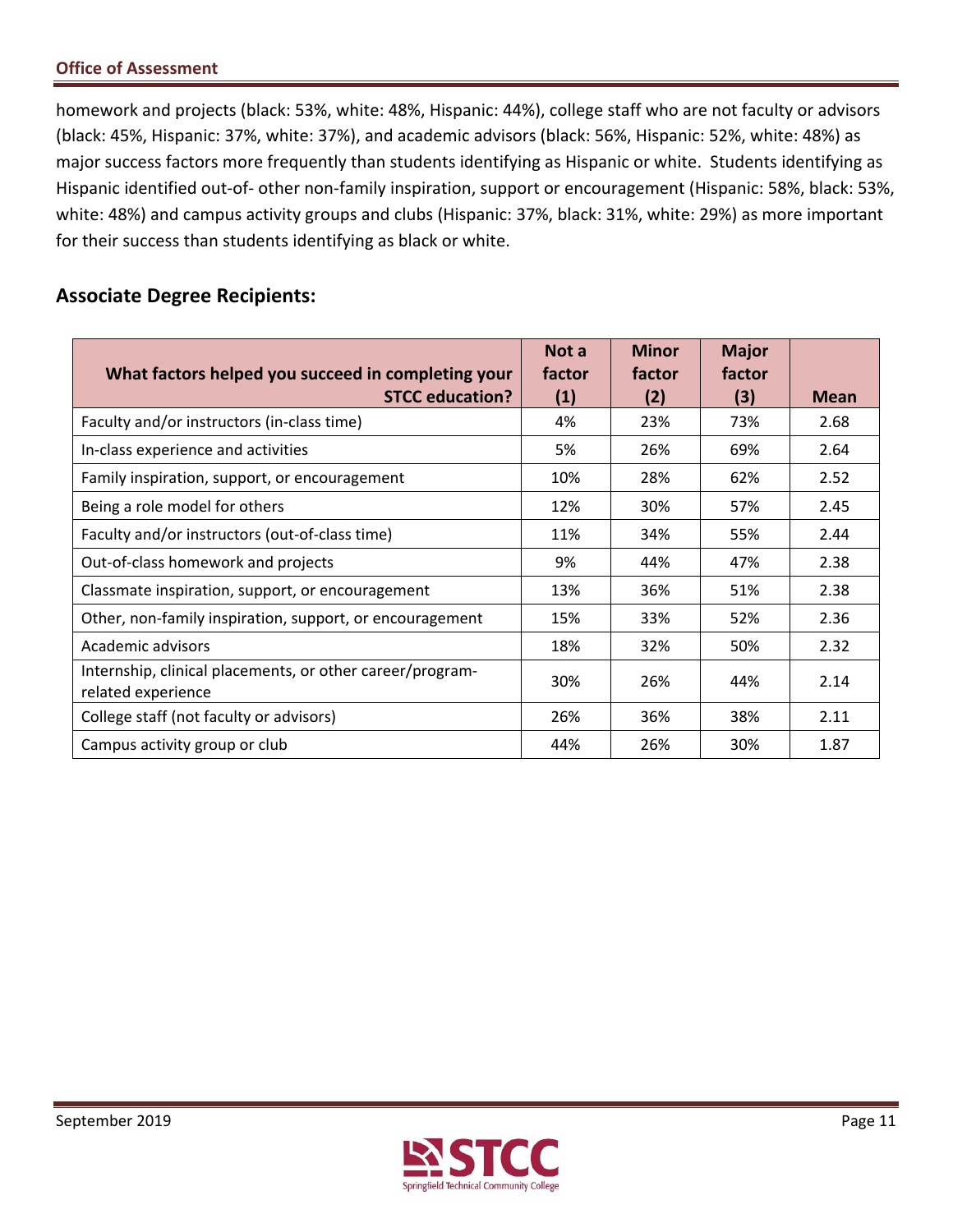## **Certificate Recipients:**

| What factors helped you succeed in completing your<br><b>STCC education?</b>    | Not a<br>factor<br>(1) | <b>Minor</b><br>factor<br>(2) | <b>Major</b><br>factor<br>(3) | <b>Mean</b> |
|---------------------------------------------------------------------------------|------------------------|-------------------------------|-------------------------------|-------------|
|                                                                                 |                        |                               |                               |             |
| Faculty and/or instructors (in-class time)                                      | 4%                     | 32%                           | 64%                           | 2.60        |
| In-class experience and activities                                              | 9%                     | 26%                           | 66%                           | 2.57        |
| Family inspiration, support, or encouragement                                   | 15%                    | 17%                           | 68%                           | 2.53        |
| Classmate inspiration, support, or encouragement                                | 13%                    | 23%                           | 64%                           | 2.51        |
| Being a role model for others                                                   | 19%                    | 17%                           | 64%                           | 2.45        |
| Out-of-class homework and projects                                              | 11%                    | 36%                           | 53%                           | 2.43        |
| Internship, clinical placements, or other career/program-<br>related experience | 15%                    | 34%                           | 51%                           | 2.36        |
| Faculty and/or instructors (out-of-class time)                                  | 15%                    | 38%                           | 47%                           | 2.32        |
| Academic advisors                                                               | 19%                    | 30%                           | 51%                           | 2.32        |
| Other, non-family inspiration, support, or encouragement                        | 28%                    | 23%                           | 49%                           | 2.21        |
| College staff (not faculty or advisors)                                         | 26%                    | 36%                           | 38%                           | 2.13        |
| Campus activity group or club                                                   | 43%                    | 23%                           | 34%                           | 1.91        |

# **Graduate Survey Trends: Writing and math continue to be least improved for our students, non‐academic barriers most common, faculty still leading student success factor**

 The College now has seven years of graduating student survey data. The graduating student survey was first administered in 2013 and has been done annually at cap and gown pickup. The paragraphs below summarize some of the noteworthy trends for 2019.

 Since the College started collecting data on graduating students, the ability to write clearly and the ability to use math to address day‐to‐day issues or problems have consistently been reported as the least improved by graduating students. In 2019, writing clearly was the least improved with a mean of 3.38 and using math day‐ to‐day was second least improved with a mean of 3.47. In comparison the abilities that showed the most improvement in 2019 were thinking critically (3.92), getting along with many different kinds of people (3.87), and considering a subject from multiple points of view (3.83).

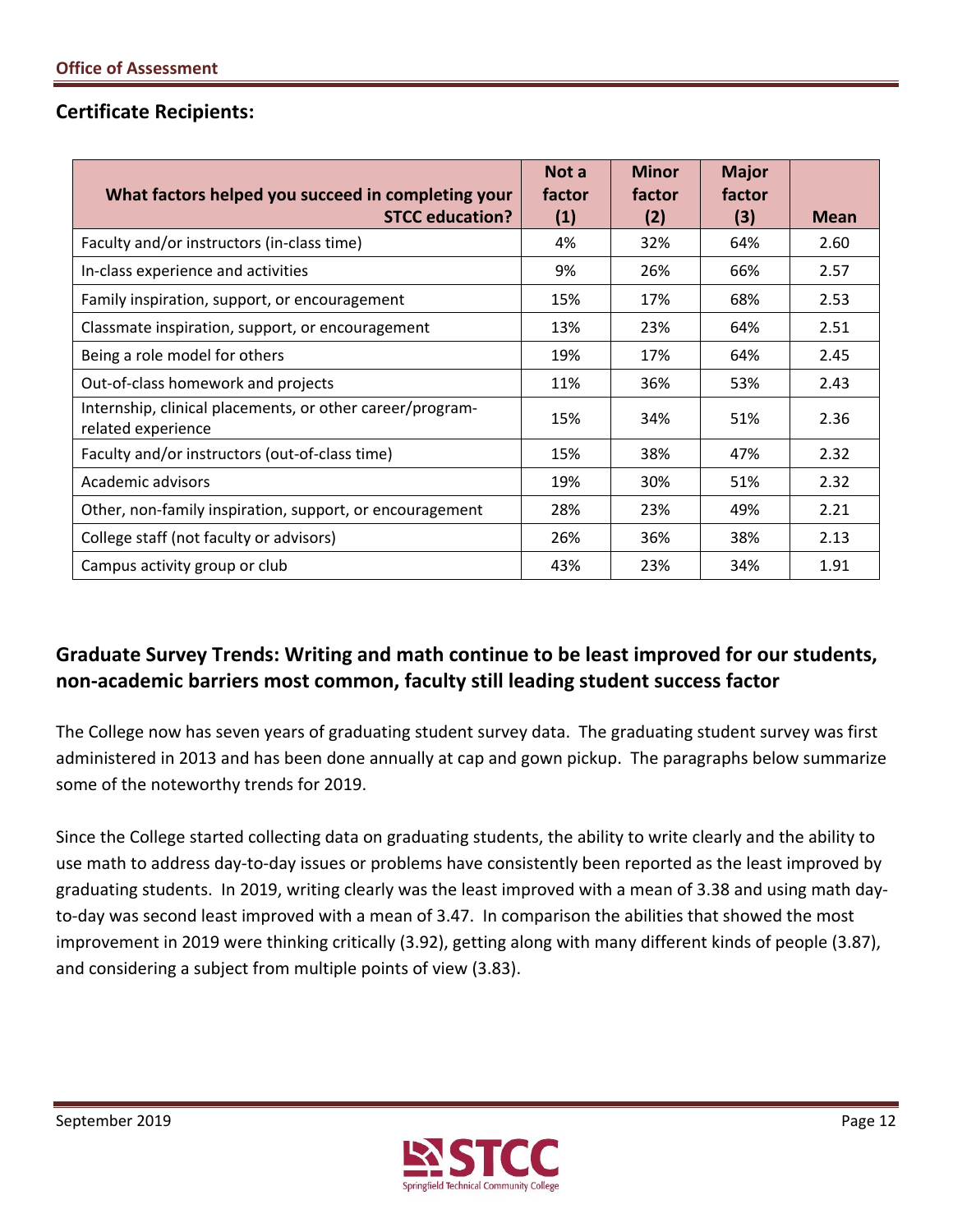

 Family responsibilities and financial difficulties have consistently been the largest barriers to student success at Springfield Technical Community College for the last three years. In 2019, the mean for financial difficulties was 1.75 and the mean for family responsibilities was 1.72. In comparison the barriers that have had the least impact on our students' success in 2019 were difficulty getting into classes they needed (1.30), not enough access to advisors (1.27) and not enough access to tutors or other academic support (1.25).



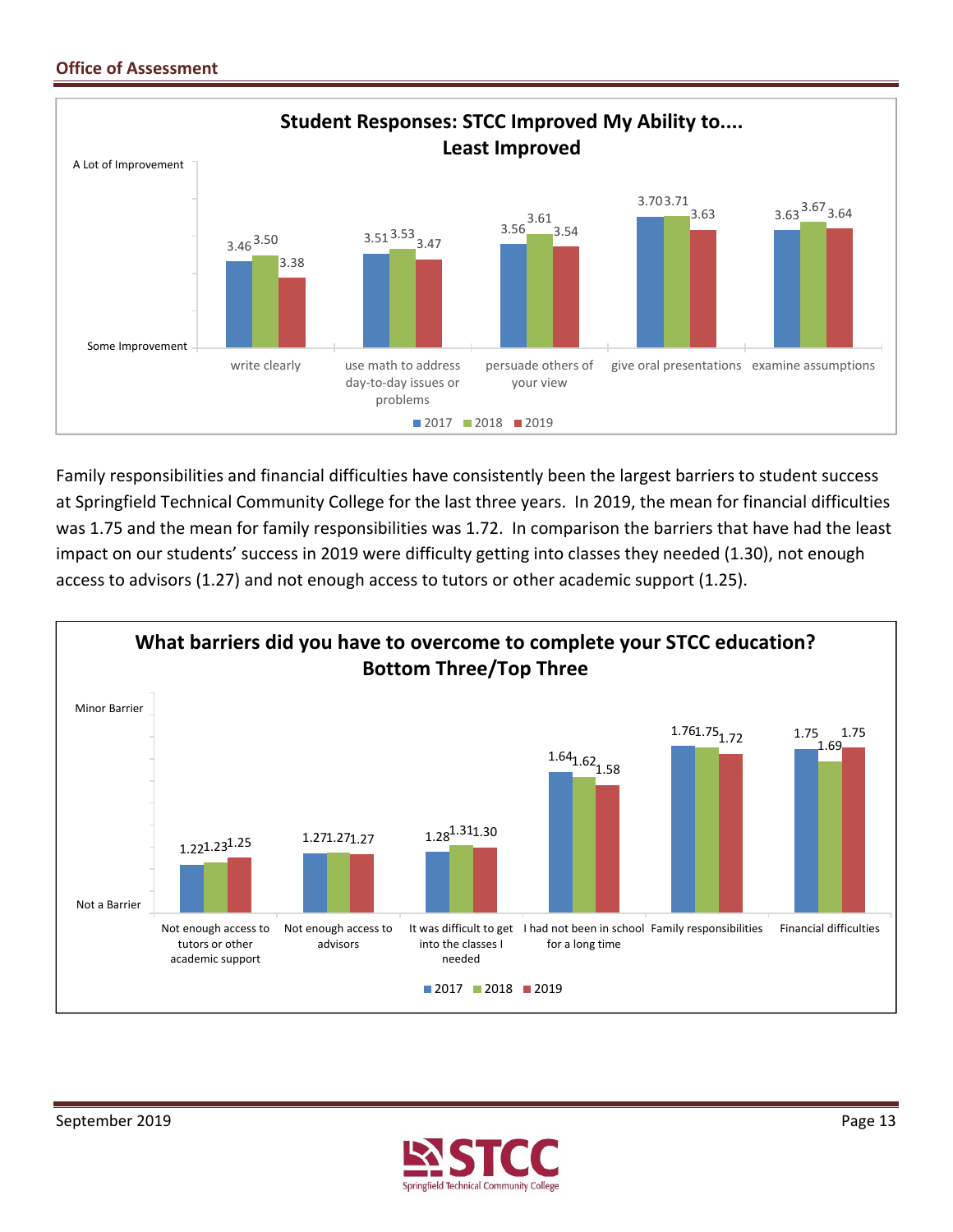Faculty and/or instructors has been one of the top success factor for our students since the Graduating Student Survey was first administered in 2013. In 2019 the mean for in‐class time with faculty and/or instructors was 2.68. In‐class experience and activities (2.64) and family inspiration, support, or encouragement (2.53) have also been consistently in the top three for the last three years. In comparison the success factors that have had the least impact on our students' success in 2019 were internships, clinical placements, or other career/program‐related experience (2.18), college staff who are not faculty or advisors (2.13) and campus activity groups or clubs (1.90).



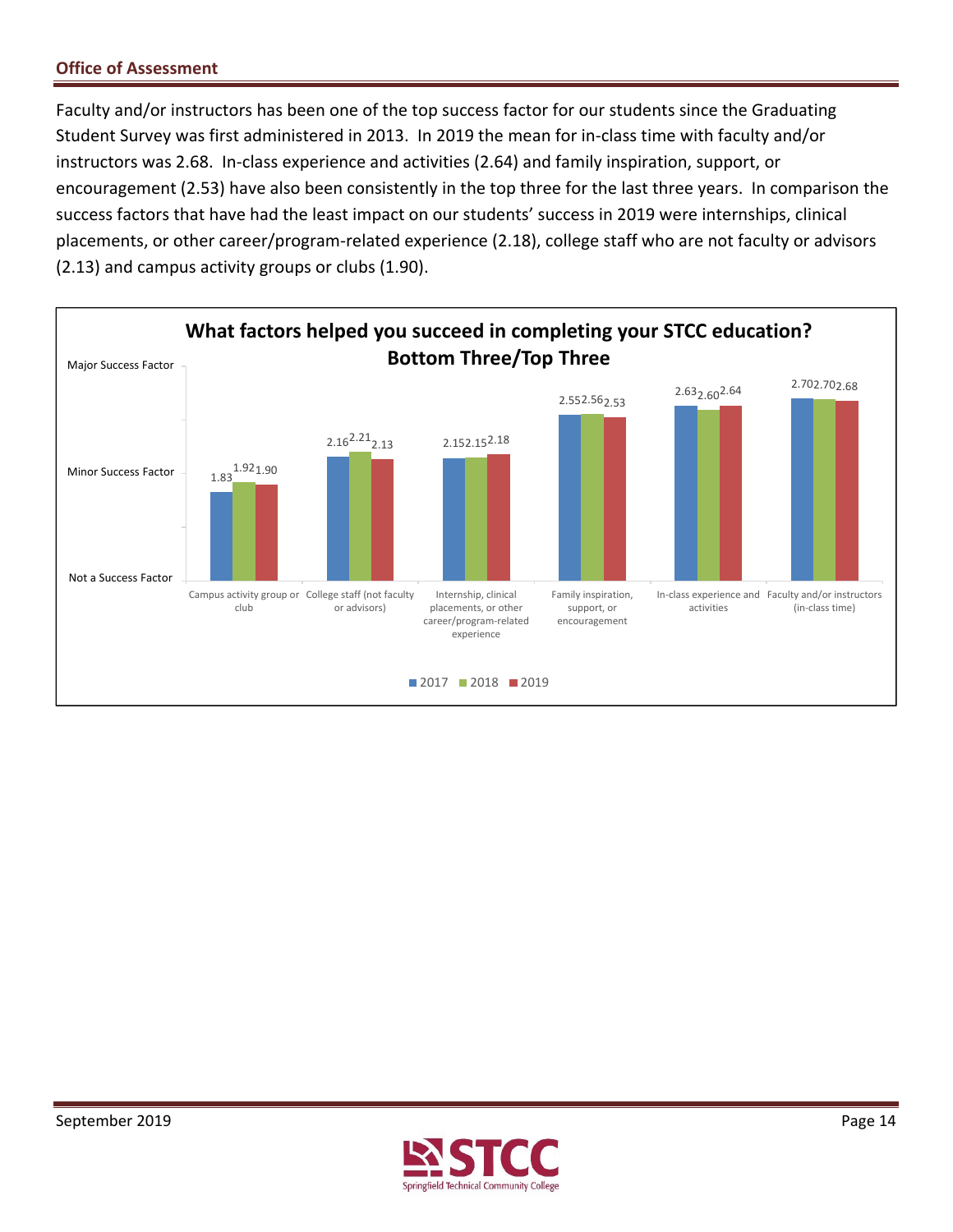# **Appendix I: Graduating Student Survey**

 Congratulations on your degree! We want to learn more from you to improve the college, programs, and courses so that even more students can be successful at STCC. Thank you in advance for sharing your thoughts and experiences!! As you graduate, you become a STCC alumni member. We hope you will become an active STCC alumni member and continue to provide feedback and guidance to the college. Happy graduation, Class of 2019!

 Q1 What is the PRIMARY degree you are receiving? If you are receiving more than one degree or certificate, please answer based on the degree you consider to be your main area or focus.

Associates Degree

Certificate

 Based on their response to this question, students saw one version of Q2 and a corresponding drop‐down menu listing all Associates Degrees or Certificates.

 Q2: In which program are you receiving your PRIMARY associates degree? OR

Q2: In which program are you receiving your PRIMARY certificate?

Q3 About how long did it take you to finish this degree or certificate?

- $\overline{O}$  Less than 1 year
- $\bigcirc$  1 year to less than 2 years
- $\overline{Q}$  2 years to less than 3 years
- $\bigcirc$  3 years to less than 4 years
- $\bigcirc$  4 years to less than 5 years
- $\bigcirc$  5 years to less than 6 years
- $\overline{O}$  6 or more years

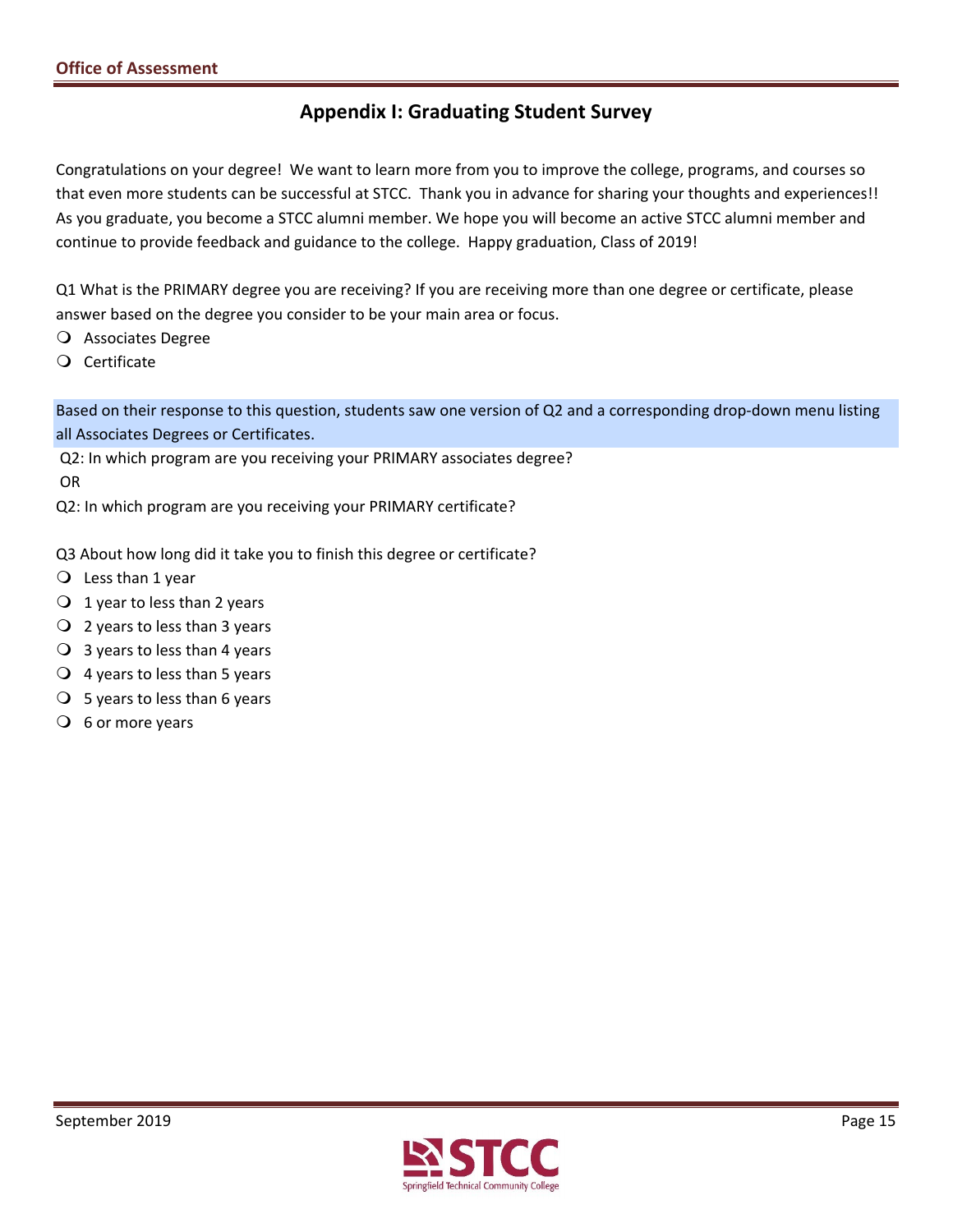Q4 Rate how your experience at STCC improved your ability to:

|                                                                                                        | <b>No</b><br>improvement | A little<br>improvement | Some<br>improvement | A lot of<br>improvement | Tremendous<br>Improvement |
|--------------------------------------------------------------------------------------------------------|--------------------------|-------------------------|---------------------|-------------------------|---------------------------|
| write clearly                                                                                          | $\bigcirc$               | $\bigcirc$              | $\bigcirc$          | $\bigcirc$              | $\mathsf{O}$              |
| give oral<br>presentations                                                                             | $\bigcirc$               | $\bigcirc$              | $\bigcirc$          | $\bigcirc$              | $\circ$                   |
| persuade others of<br>your view                                                                        | $\bigcirc$               | $\bigcirc$              | $\bigcirc$          | $\bigcirc$              | $\bigcirc$                |
| examine assumptions                                                                                    | $\bigcirc$               | $\bigcirc$              | $\bigcirc$          | $\bigcirc$              | $\bigcirc$                |
| think critically                                                                                       | $\bigcirc$               | $\bigcirc$              | $\bigcirc$          | $\bigcirc$              | $\bigcirc$                |
| use evidence to<br>support/oppose a<br>point of view                                                   | $\bigcirc$               | $\bigcirc$              | $\bigcirc$          | $\bigcirc$              | $\bigcirc$                |
| make and justify<br>decisions                                                                          | $\bigcirc$               | $\bigcirc$              | $\bigcirc$          | $\bigcirc$              | $\bigcirc$                |
| use math to address<br>day-to-day issues or<br>problems                                                | $\bigcirc$               | $\bigcirc$              | $\bigcirc$          | $\bigcirc$              | $\bigcirc$                |
| research a problem<br>and assess<br>information to<br>address it                                       | $\bigcirc$               | $\bigcirc$              | $\bigcirc$          | $\bigcirc$              | $\bigcirc$                |
| use computers and<br>common software,<br>mobile devices or<br>internet or cloud-<br>based applications | $\bigcirc$               | $\bigcirc$              | $\bigcirc$          | $\bigcirc$              | $\bigcirc$                |
| contribute to group<br>discussions and work                                                            | $\bigcirc$               | $\bigcirc$              | $\bigcirc$          | $\bigcirc$              | $\bigcirc$                |
| consider a subject<br>from multiple points<br>of view                                                  | Ő                        | Ő                       | $\circ$             | $\circ$                 | Ő                         |
| get along with many<br>different kinds of<br>people                                                    | $\bigcirc$               | $\bigcirc$              | $\bigcirc$          | $\bigcirc$              | $\bigcirc$                |
| better serve my<br>community or society<br>in general                                                  | $\bigcirc$               | $\bigcirc$              | $\bigcirc$          | $\bigcirc$              | $\bigcirc$                |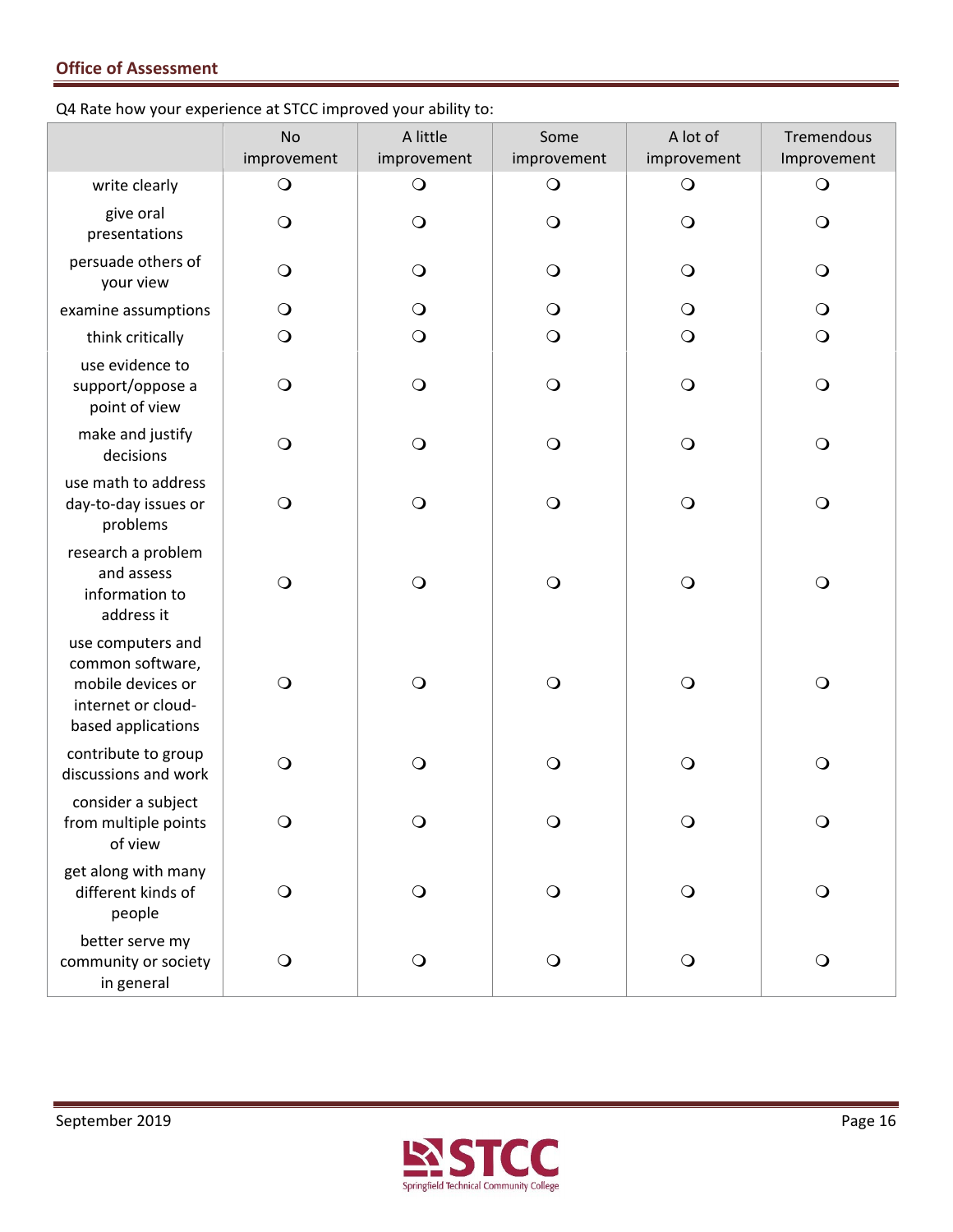Q5 Continuing Education: If you are pursuing additional education (within the year) upon receiving your degree or certificate from STCC, where are you continuing?

- In a new program at STCC
- $\bigcirc$  At a different 2 year college
- At a 4-year college/university
- At another non-degree educational program
- $\bigcirc$  I'm not beginning any additional education this year.

If students answered that they would be continuing their education, they were also asked Q6 and Q7.

Q6 Will you be attending college full or part time?

- Full Time
- Part Time

Q7 As a result of your education at STCC, how prepared do you feel to pursue your post-graduation education plans?

- Very well prepared
- O Somewhat prepared
- O Somewhat unprepared
- Very unprepared
- $\bigcirc$  STCC education had no role in preparing me for my post-graduation education plans

 Q8 Employment Activity: If you are currently employed or seeking employment upon receiving your degree or certificate at STCC, what is your status?

- $\bigcirc$  I am currently employed and not seeking a new position
- $\bigcirc$  I am currently employed and seeking a new position
- $\Omega$  I am currently employed and have secured a new position
- $\bigcirc$  I am not currently employed but am seeking employment
- $\Omega$  I am not currently employed but have secured a new position
- O I am not seeking employment
- $\bigcirc$  I am entering or continuing military service

If students answered that they were currently employed, they were also asked Q9, Q10, and Q11.

Q9 Is your CURRENT position full or part time?

- Full Time
- Part Time

Q10 Is your CURRENT job related to the STCC degree/certificate you completed?

- $\bigcirc$  Yes, it is directly related.
- $\bigcirc$  It is somewhat related.
- $\bigcirc$  No, it is not related.

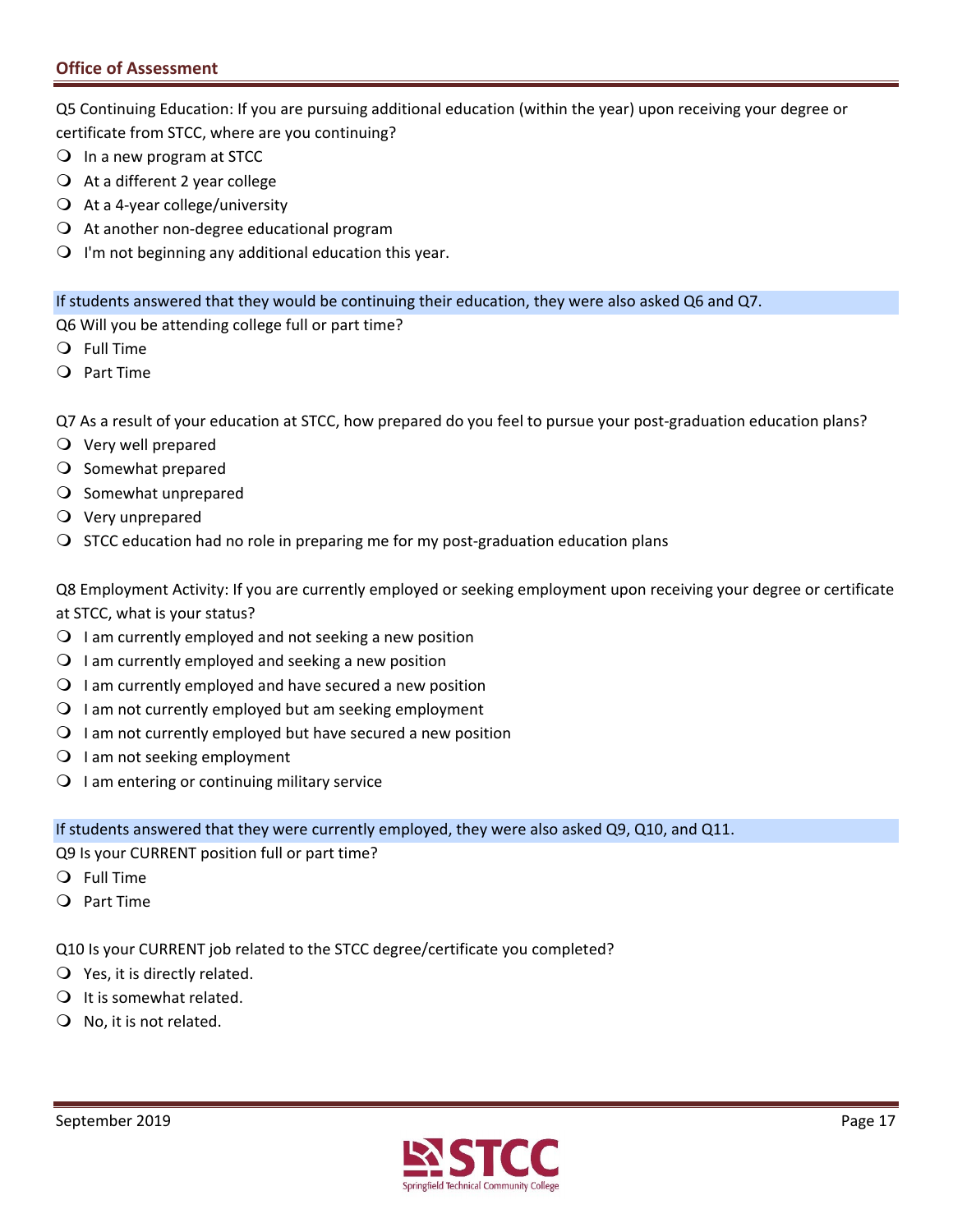Q11 As a result of your education at STCC, how prepared do you feel in your CURRENT employment?

- Very well prepared
- O Somewhat prepared
- O Somewhat unprepared
- Very unprepared
- O STCC education had no role in preparing me for my CURRENT employment

If students answered that they had secured new employment, they were also asked Q12, Q13, and Q14.

Q12 Is your NEW position full or part time?

- Full Time
- Part Time
- Q13 Is your NEW job related to the STCC degree/certificate you completed?
- $\bigcirc$  Yes, it is directly related.
- $\bigcirc$  It is somewhat related.
- $\bigcirc$  No, it is not related.

Q14 As a result of your education at STCC, how prepared do you feel in your NEW employment?

- Very well prepared
- O Somewhat prepared
- O Somewhat unprepared
- Very unprepared
- $\bigcirc$  STCC education had no role in preparing me for my NEW employment

 Q15 Which barriers did you have to overcome to complete your STCC education? Please indicate if each was: Not a barrier, Minor barrier, or Major barrier.

|                                                                                         | Not a barrier | Minor barrier | Major barrier |
|-----------------------------------------------------------------------------------------|---------------|---------------|---------------|
| I was not academically<br>prepared when I started                                       |               | ∩             |               |
| I had not been in school for<br>a long time                                             |               | ⊖ )           | ∩             |
| My academic or career<br>goals were unclear                                             |               | (၂            | 0             |
| Expectations of me were<br>too low                                                      |               | 0             |               |
| It took me a while to find<br>the program I wanted to<br>complete                       |               | $\Omega$      | ∩             |
| After selecting my program,<br>I had trouble finding the<br>best path for completing it |               | 0             | ∩             |

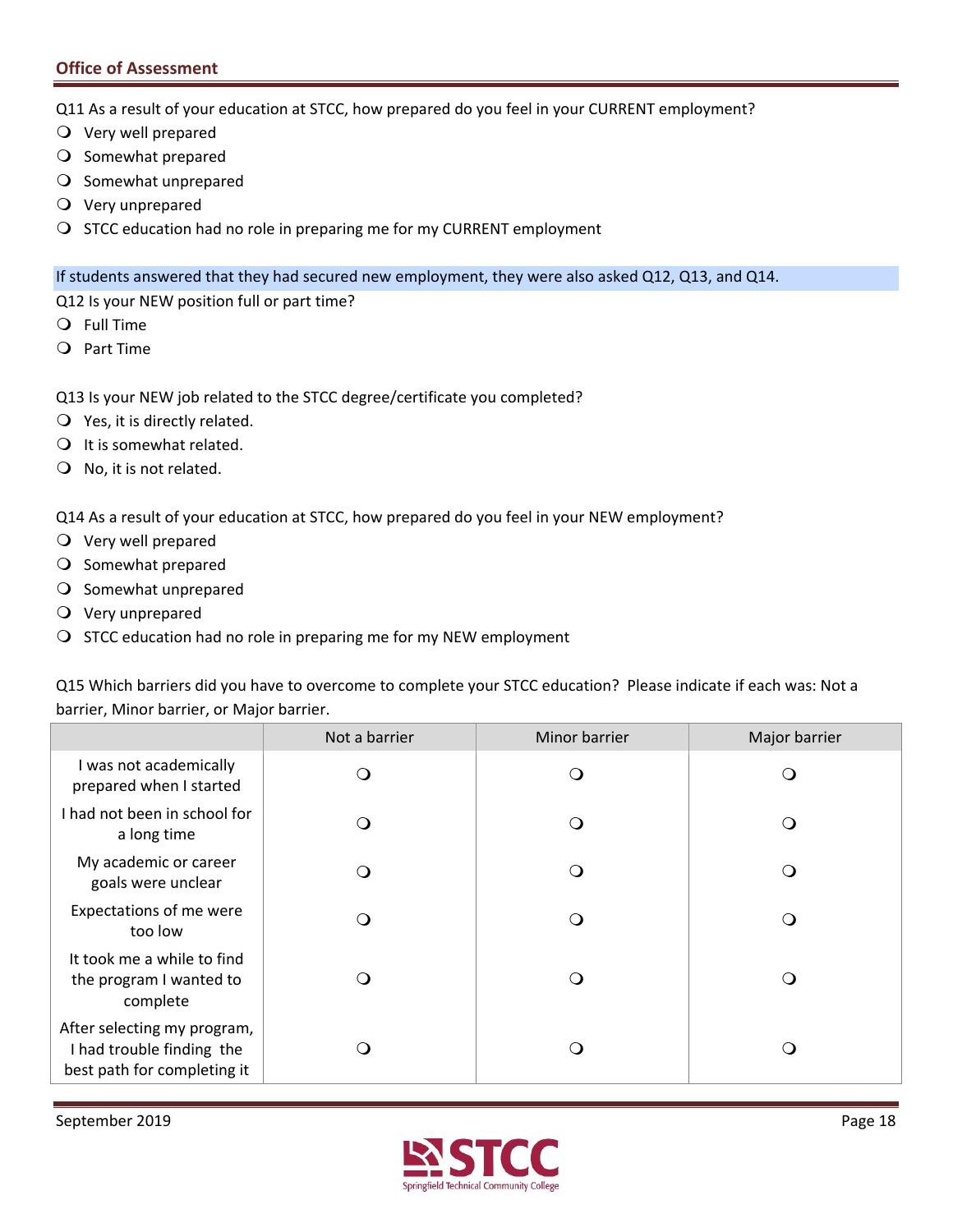| It was difficult to get into<br>the classes I needed          | $\bigcirc$ | $\Omega$       | ∩        |
|---------------------------------------------------------------|------------|----------------|----------|
| I had difficulty completing<br>courses for my program         | $\circ$    | Q              | Q        |
| My course load was too<br>heavy                               | O          | O              |          |
| I didn't have a good place<br>to study or complete my<br>work | $\circ$    | Q              | ∩        |
| Not enough access to<br>advisors                              | $\circ$    | Q              | $\Omega$ |
| Not enough access to<br>tutors or other academic<br>support   | $\circ$    | ∩              | ∩        |
| <b>Financial difficulties</b>                                 | $\Omega$   | $\blacksquare$ |          |
| Job demands                                                   | $\circ$    |                |          |
| Housing issues                                                | $\circ$    | ∩              |          |
| Family responsibilities                                       | $\circ$    | ∩              |          |
| Personal and/or health<br>challenges                          | Q          | 0              |          |
| Other (please describe)                                       | 0          |                |          |

 Q16 What factors helped you succeed in completing your STCC education? Please indicate if each was: Not a factor, Minor factor, or Major factor.

|                                                                                      | Not a success factor | Minor success factor | Major success factor |
|--------------------------------------------------------------------------------------|----------------------|----------------------|----------------------|
| Faculty and/or instructors<br>(in-class time)                                        | ၂                    | ( )                  |                      |
| Faculty and/or instructors<br>(out-of-class time)                                    | ∩ )                  |                      |                      |
| Academic advisors                                                                    |                      | ∩                    |                      |
| College staff (not faculty<br>or advisors)                                           | ் )                  | ∩                    |                      |
| In-class experience and<br>activities                                                | ் )                  | ∩                    | ∩                    |
| Out-of-class homework<br>and projects                                                | ் )                  | ∩                    |                      |
| Internship, clinical<br>placements, or other<br>career/program-related<br>experience | ◝                    | ( )                  | ு                    |

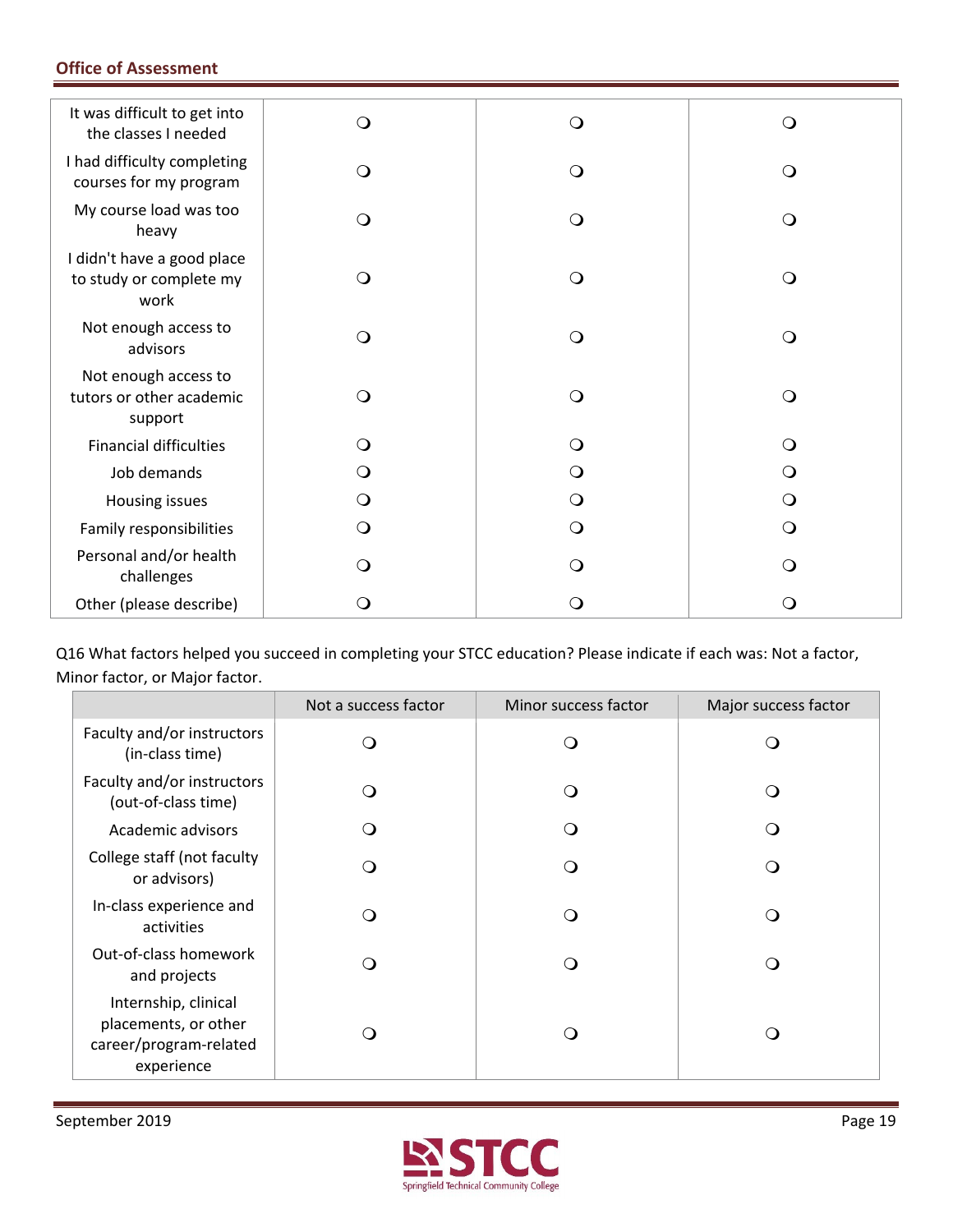| Campus activity group or<br>club                               |  |     |
|----------------------------------------------------------------|--|-----|
| Classmate inspiration,<br>support, or<br>encouragement         |  | : ) |
| Family inspiration,<br>support, or<br>encouragement            |  |     |
| Other, non-family<br>inspiration, support, or<br>encouragement |  |     |
| Being a role model for<br>others                               |  |     |
| Other (please describe)                                        |  |     |

Q17 Ethnicity (This information is used for statistical purposes only and is optional.) Please choose one answer.

- O Hispanic or Latino/a
- O NOT Hispanic or Latino/a

Q18 Race (This information is used for statistical purposes only and is optional.) Please choose one or more answers.

- American Indian or Alaska Native
- $\Box$  Asian
- Black or African American
- $\Box$  Native Hawaiian or other Pacific Islander
- **Q** White

Q19 Gender Identity (This information is used for statistical purposes only and is optional.) Please choose one answer.

- Male
- Female
- O Other

 Q20 WHEN YOU BEGAN your education at STCC, how old were you? (This information is used for statistical purposes only and is optional.) Please choose one answer.

- 19 or Younger
- $Q$  20 to 24
- $Q$  25 to 29
- 30 or Older

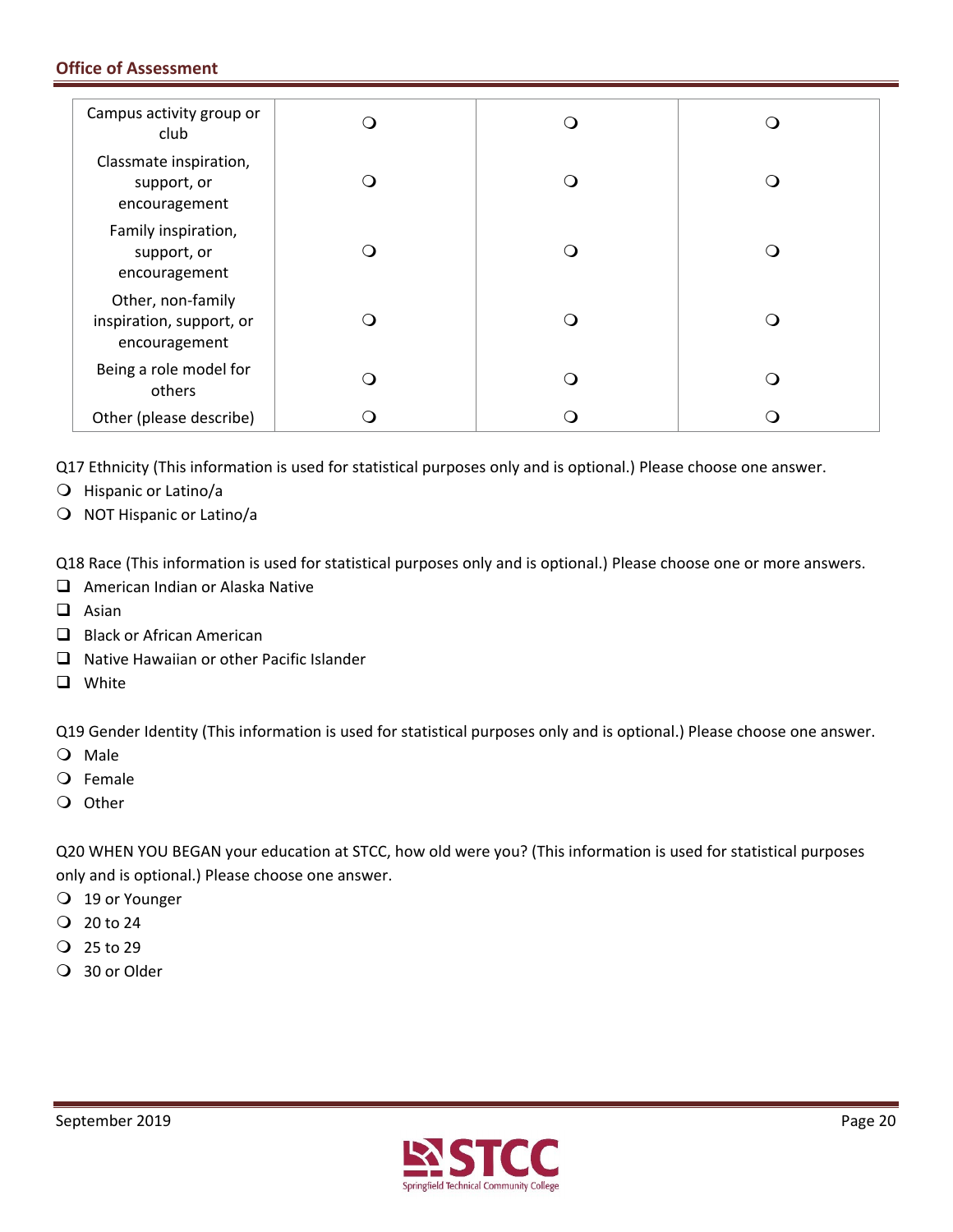### **Appendix II: Graduate Respondents by Credential and Program**

| <b>No. Associates by Program</b> |
|----------------------------------|
| 61                               |
| 60                               |
| 19                               |
| 18                               |
| 16                               |
| 16                               |
| 15                               |
| 12                               |
| 11                               |
| 11                               |
| 11                               |
| 10                               |
| 10                               |
| 9                                |
| 9                                |
| 9                                |
| 8                                |
| 8                                |
| 8                                |
| 8                                |
| 8                                |
| 8                                |
| 8                                |
| 7                                |
| 7                                |
| 6                                |
| 5                                |
| 5                                |
| 4                                |
| 4                                |
| 4                                |
|                                  |

|                | <b>Associates by Program</b> | <b>No. Associates by Program</b> |                  |
|----------------|------------------------------|----------------------------------|------------------|
| TGS.AA         | 61                           | TPRD.AS                          | $\overline{4}$   |
| <b>IURS.AS</b> | 60                           | <b>BIOT.AS</b>                   | $\overline{4}$   |
| TTR.AA         | 19                           | MOAA.AS                          | 3                |
| CITS.AS        | 18                           | MRKT.AS                          | 3                |
| <b>TCM.AS</b>  | 16                           | CNST.AS                          | 3                |
| <b>IECH.AS</b> | 16                           | LEOT.AS                          | 3                |
| <b>CRJT.AS</b> | 15                           | DMIS.AS                          | 3                |
| HGY.AS         | 12                           | CDMT.AS                          | 3                |
| ECJ.AS         | 11                           | EDSE.AA                          | $\overline{c}$   |
| TAS.AS         | 11                           | ENTM.AS                          | $\overline{c}$   |
| URG.AS         | 11                           | CSET.AS                          | $\overline{c}$   |
| <b>ICBS.AS</b> | 10                           | DAUD.AS                          | $\overline{c}$   |
| <b>LEC.AS</b>  | 10                           | ESET.AS                          | $\boldsymbol{2}$ |
| <b>MIR.AS</b>  | 9                            | HIIM.AS                          | $\overline{c}$   |
| SPC.AS         | 9                            | LAND.AS                          | $\overline{2}$   |
| NGR.AS         | 9                            | HLTH.AS                          | $\overline{c}$   |
| HLD.AS         | 8                            | ENGC.AA                          | $\mathbf{1}$     |
| CCT.AS         | 8                            | FINE.AA                          | $\mathbf{1}$     |
| RBT.AS         | 8                            | POAA.AS                          | $\mathbf{1}$     |
| ART.AS         | 8                            | PROG.AS                          | 1                |
| <b>CCP.AS</b>  | 8                            | PMGT.AS                          | $\mathbf{1}$     |
| CLLS.AS        | 8                            | MATH.AS                          | 1                |
| <b>ITHC.GS</b> | 8                            | ECTR.AS                          | $\mathbf{1}$     |
| <b>ITHC.AA</b> | $\overline{7}$               | PHYS.AS                          | 1                |
| UTM.AS         | $\overline{7}$               | No Response                      | 3                |
| <b>JUSN.AS</b> | 6                            | <b>Total</b>                     | 448              |
|                |                              |                                  |                  |